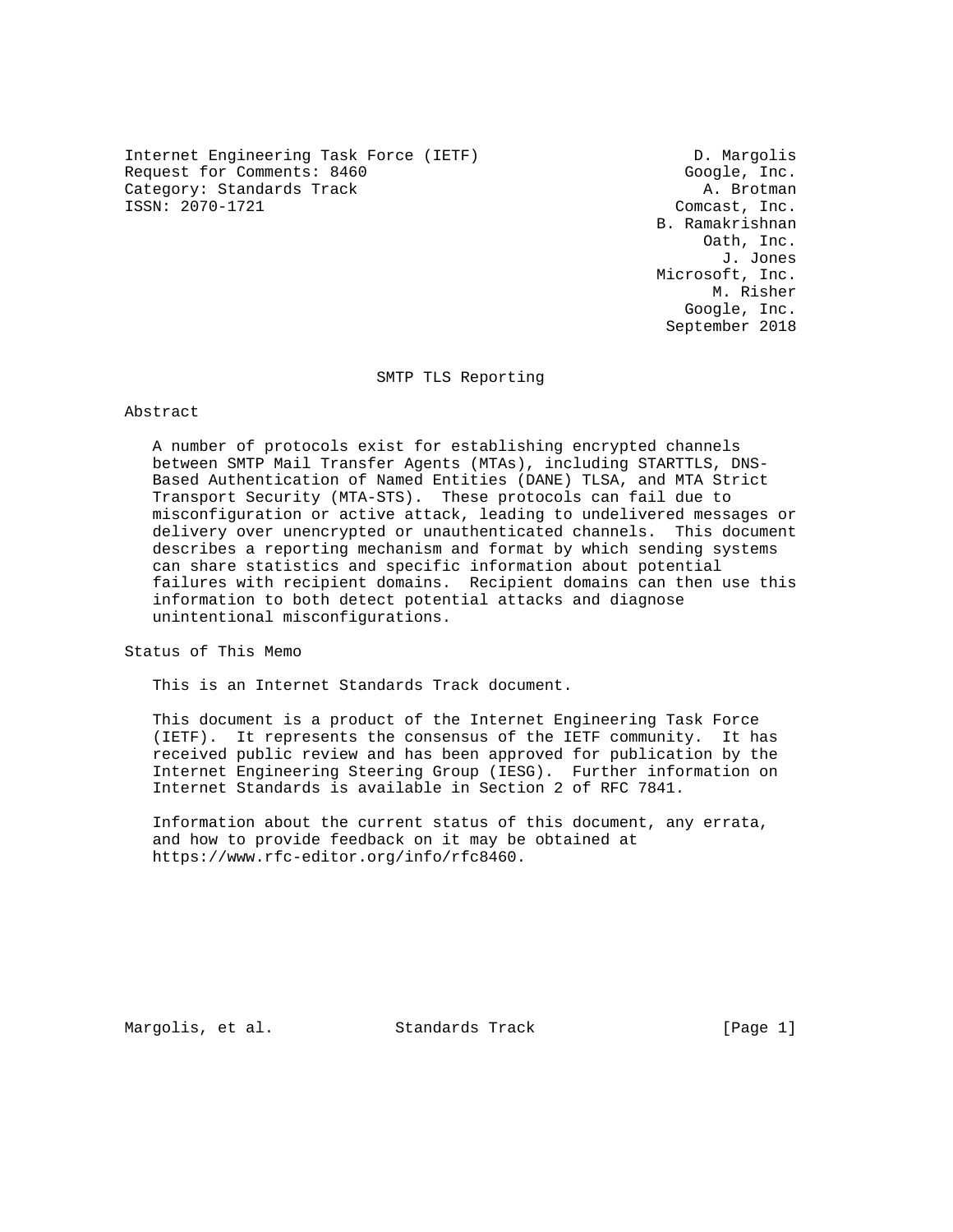Copyright Notice

 Copyright (c) 2018 IETF Trust and the persons identified as the document authors. All rights reserved.

 This document is subject to BCP 78 and the IETF Trust's Legal Provisions Relating to IETF Documents

 (https://trustee.ietf.org/license-info) in effect on the date of publication of this document. Please review these documents carefully, as they describe your rights and restrictions with respect to this document. Code Components extracted from this document must include Simplified BSD License text as described in Section 4.e of the Trust Legal Provisions and are provided without warranty as described in the Simplified BSD License.

Margolis, et al. Standards Track [Page 2]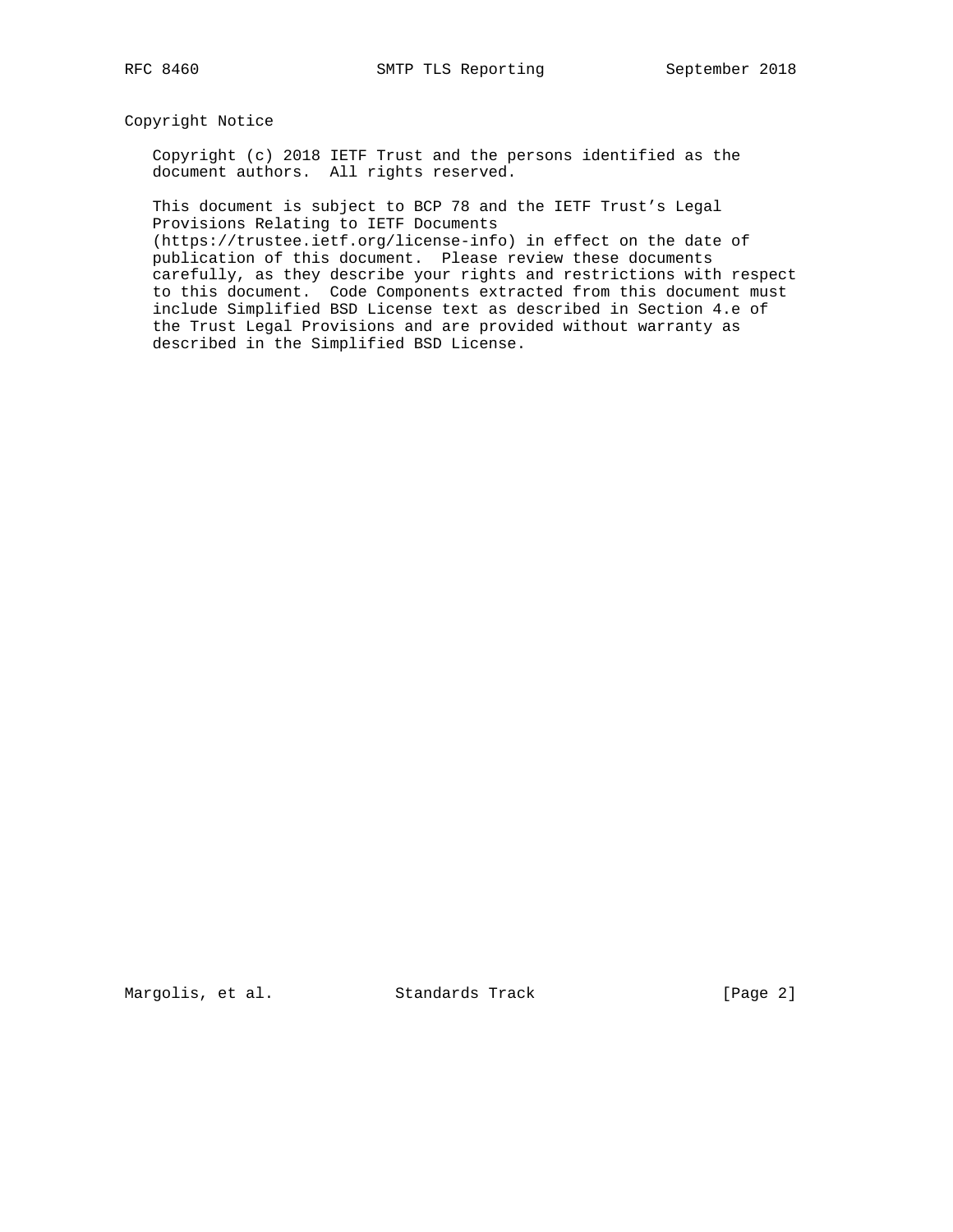# Table of Contents

| 1. |                                            |  |  |  | 4  |
|----|--------------------------------------------|--|--|--|----|
|    | 1.1.                                       |  |  |  | 4  |
| 2. |                                            |  |  |  | 5  |
| 3. |                                            |  |  |  | 6  |
|    | Example Reporting Policy<br>3.1.           |  |  |  | 8  |
|    | Report Using MAILTO<br>3.1.1.              |  |  |  | 8  |
|    | 3.1.2. Report Using HTTPS                  |  |  |  | 8  |
| 4. |                                            |  |  |  | 8  |
|    | Report Time Frame<br>4.1.                  |  |  |  | 9  |
|    | 4.2.<br>Delivery Summary                   |  |  |  | 10 |
|    | 4.2.1.                                     |  |  |  | 10 |
|    | 4.2.2.<br>Failure Count                    |  |  |  | 10 |
|    | 4.3.<br>Result Types                       |  |  |  | 10 |
|    | 4.3.1.<br>Negotiation Failures             |  |  |  | 10 |
|    | 4.3.2. Policy Failures                     |  |  |  | 11 |
|    | General Failures<br>4.3.3.                 |  |  |  | 11 |
|    | 4.3.4.<br>Transient Failures               |  |  |  | 12 |
|    | JSON Report Schema<br>4.4.                 |  |  |  | 12 |
|    | 4.5.<br>Policy Samples                     |  |  |  | 15 |
| 5. |                                            |  |  |  | 15 |
|    | 5.1.                                       |  |  |  | 16 |
|    | 5.2.                                       |  |  |  | 17 |
|    | 5.3.                                       |  |  |  | 17 |
|    | 5.3.1.<br>Example Report                   |  |  |  | 19 |
|    | 5.4.                                       |  |  |  |    |
|    |                                            |  |  |  | 19 |
|    | 5.5.                                       |  |  |  | 20 |
|    | Metadata Variances<br>5.6.                 |  |  |  | 20 |
| რ. |                                            |  |  |  | 20 |
|    | 6.1.                                       |  |  |  | 20 |
|    | 6.2.                                       |  |  |  | 21 |
|    | 6.3.<br>+gzip Media Type Suffix            |  |  |  | 22 |
|    | application/tlsrpt+json Media Type<br>6.4. |  |  |  | 23 |
|    | application/tlsrpt+gzip Media Type<br>6.5. |  |  |  | 24 |
|    | STARTTLS Validation Result Types<br>6.6.   |  |  |  | 25 |
| 7. |                                            |  |  |  | 26 |
| 8. | Privacy Considerations                     |  |  |  | 27 |
| 9. |                                            |  |  |  | 28 |
|    | Normative References<br>9.1.               |  |  |  | 28 |
|    | 9.2.<br>Informative References             |  |  |  | 30 |
|    | Example Reporting Policy<br>Appendix A.    |  |  |  | 32 |
|    | A.1. Report Using MAILTO                   |  |  |  | 32 |
|    | Report Using HTTPS<br>A.2.                 |  |  |  | 32 |
|    | Appendix B. Example JSON Report            |  |  |  | 32 |
|    |                                            |  |  |  | 34 |
|    |                                            |  |  |  | 34 |
|    |                                            |  |  |  |    |

Margolis, et al. Standards Track [Page 3]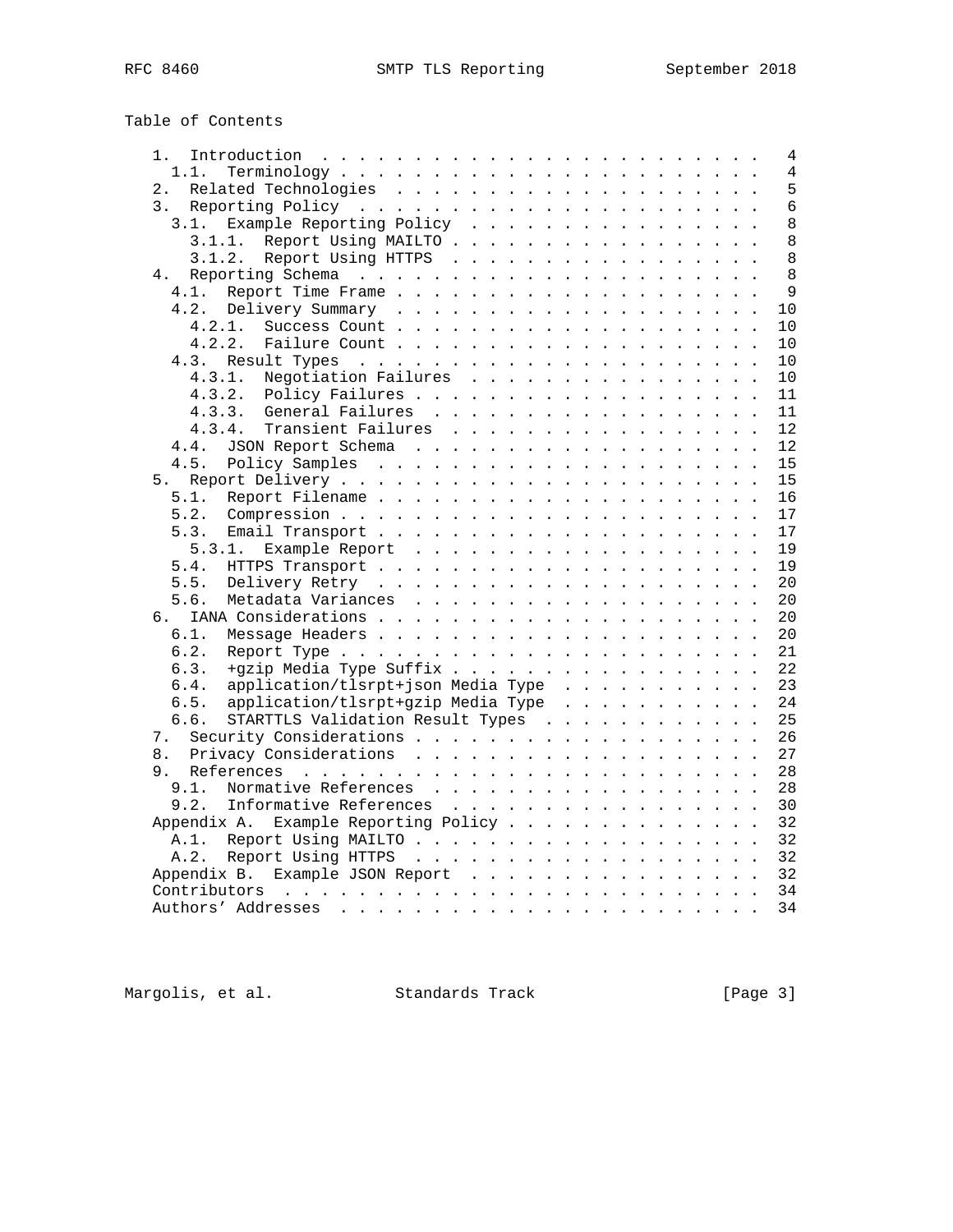## 1. Introduction

 The STARTTLS extension to SMTP [RFC3207] allows SMTP clients and hosts to establish secure SMTP sessions over TLS. The protocol design uses an approach that has come to be known as "Opportunistic Security" (OS) [RFC7435]. This method maintains interoperability with clients that do not support STARTTLS, but it means that any attacker could potentially eavesdrop on a session. An attacker could perform a downgrade or interception attack by deleting parts of the SMTP session (such as the "250 STARTTLS" response) or redirect the entire SMTP session (perhaps by overwriting the resolved MX record of the delivery domain).

 Because such "downgrade attacks" are not necessarily apparent to the receiving MTA, this document defines a mechanism for sending domains to report on failures at multiple stages of the MTA-to-MTA conversation.

 Recipient domains may also use the mechanisms defined by MTA-STS [RFC8461] or DANE [RFC6698] to publish additional encryption and authentication requirements; this document defines a mechanism for sending domains that are compatible with MTA-STS or DANE to share success and failure statistics with recipient domains.

 Specifically, this document defines a reporting schema that covers failures in routing, DNS resolution, and STARTTLS negotiation; policy validation errors for both DANE [RFC6698] and MTA-STS [RFC8461]; and a standard TXT record that recipient domains can use to indicate where reports in this format should be sent. The report can also serve as a heartbeat to indicate that systems are successfully negotiating TLS during sessions as expected.

 This document is intended as a companion to the specification for SMTP MTA-STS [RFC8461] and adds reporting abilities for those implementing DANE [RFC7672].

# 1.1. Terminology

 The key words "MUST", "MUST NOT", "REQUIRED", "SHALL", "SHALL NOT", "SHOULD", "SHOULD NOT", "RECOMMENDED", "NOT RECOMMENDED", "MAY", and "OPTIONAL" in this document are to be interpreted as described in BCP 14 [RFC2119] [RFC8174] when, and only when, they appear in all capitals, as shown here.

Margolis, et al. Standards Track [Page 4]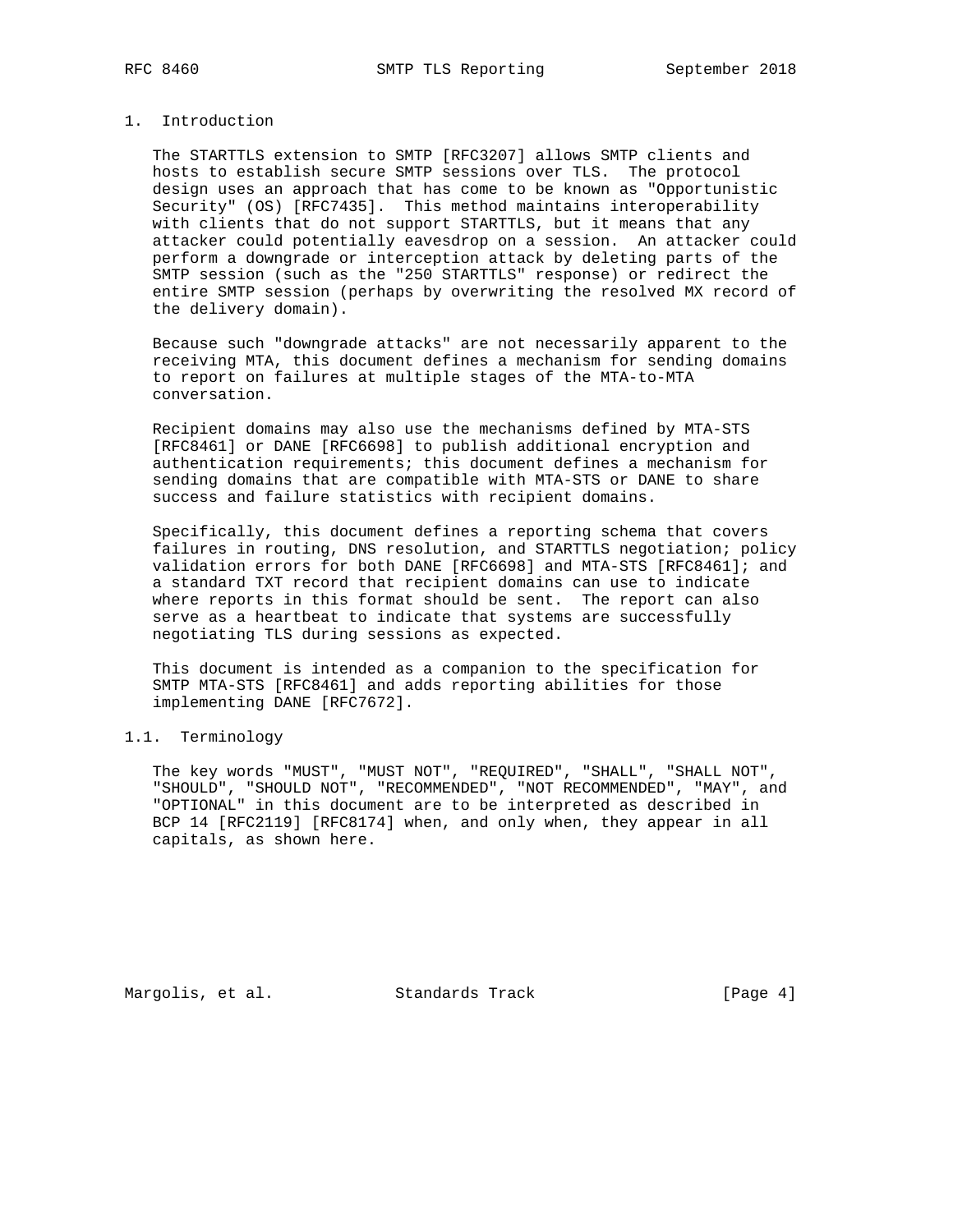We also define the following terms for further use in this document:

- o MTA-STS Policy: A mechanism by which administrators can specify the expected TLS availability, presented identity, and desired actions for a given email recipient domain. MTA-STS is defined in [RFC8461].
- o DANE Policy: A mechanism by which administrators can use DNSSEC to commit an MTA to support STARTTLS and to publish criteria to be used to validate its presented certificates. DANE for SMTP is defined in [RFC7672], with the base specification defined in [RFC6698] (and updated by [RFC7671]).
- o TLSRPT (TLS Reporting) Policy: A policy specifying the endpoint to which Sending MTAs should deliver reports.
- o Policy Domain: The domain against which a TLSRPT, an MTA-STS, or a DANE policy is defined. For TLSRPT and MTA-STS, this is typically the same as the envelope recipient domain [RFC5321], but when mail is routed to a "smarthost" gateway by local policy, the "smarthost" domain name is used instead. For DANE, the Policy Domain is the "TLSA base domain" of the receiving SMTP server as described in Section 2.2.3 of RFC 7672 and Section 3 of RFC 6698.
- o Sending MTA: The MTA initiating the relay of an email message.
- o Aggregate Report URI (rua): A comma-separated list of locations where the report is to be submitted.
- o ABNF: Augmented Backus-Naur Form, a syntax for formally specifying syntax, defined in [RFC5234] and [RFC7405].
- 2. Related Technologies
	- o This document is intended as a companion to the specification for SMTP MTA-STS [RFC8461].
	- o SMTP TLSRPT defines a mechanism for sending domains that are compatible with MTA-STS or DANE to share success and failure statistics with recipient domains. DANE is defined in [RFC6698], and MTA-STS is defined in [RFC8461].

Margolis, et al. Standards Track [Page 5]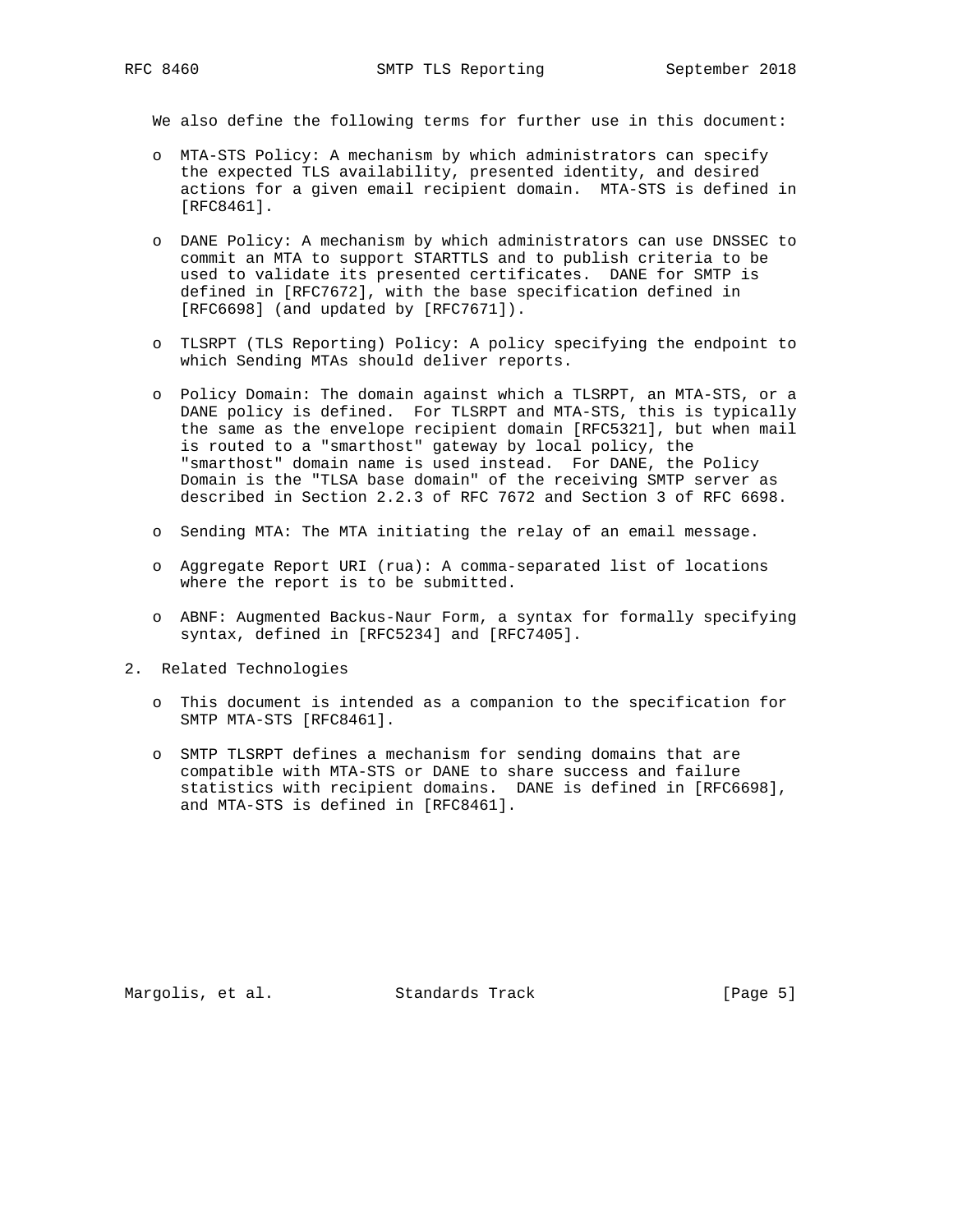- 
- 3. Reporting Policy

 A domain publishes a record to its DNS indicating that it wishes to receive reports. These SMTP TLSRPT policies are distributed via DNS from the Policy Domain's zone as TXT records (similar to Domain-based Message Authentication, Reporting, and Conformance (DMARC) policies) under the name "\_smtp.\_tls". For example, for the Policy Domain "example.com", the recipient's TLSRPT policy can be retrieved from "\_smtp.\_tls.example.com".

Policies consist of the following directives:

- o "v": This document defines version 1 of TLSRPT, for which this value MUST be equal to "TLSRPTv1". Other versions may be defined in later documents.
- o "rua": A URI specifying the endpoint to which aggregate information about policy validation results should be sent (see Section 4, "Reporting Schema", for more information). Two URI schemes are supported: "mailto" and "https". As with DMARC [RFC7489], the Policy Domain can specify a comma-separated list of URIs.
- o In the case of "https", reports should be submitted via POST [RFC7231] to the specified URI. Report submitters MAY ignore certificate validation errors when submitting reports via HTTPS POST.
- o In the case of "mailto", reports should be submitted to the specified email address [RFC6068]. When sending failure reports via SMTP, Sending MTAs MUST deliver reports despite any TLS related failures and SHOULD NOT include this SMTP session in the next report. This may mean that the reports are delivered unencrypted. Reports sent via SMTP MUST contain a valid DomainKeys Identified Mail (DKIM) [RFC6376] signature by the reporting domain. Reports lacking such a signature MUST be ignored by the recipient. DKIM signatures MUST NOT use the "l=" attribute to limit the body length used in the signature. This ensures attackers cannot append extraneous or misleading data to a report without breaking the signature. The DKIM TXT record SHOULD contain the appropriate service type declaration, "s=tlsrpt". If not present, the receiving system MAY ignore reports lacking that service type.

Sample DKIM record:

 dkim\_selector.\_domainkey.example.com TXT "v=DKIM1;k=rsa;s=tlsrpt;p=Mlf4qwSZfase4fa=="

Margolis, et al. Standards Track [Page 6]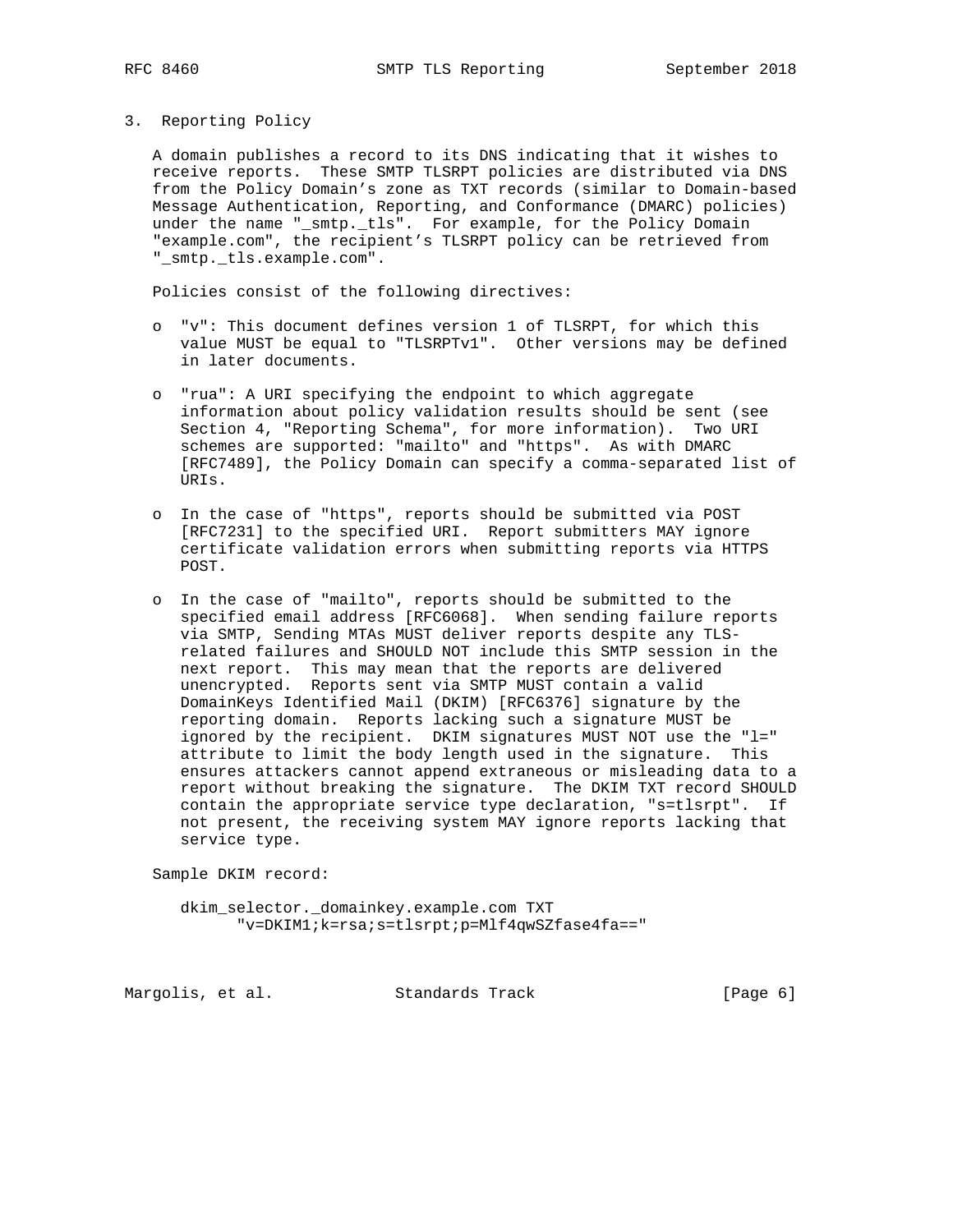RFC 8460 SMTP TLS Reporting September 2018

 The formal definition of the "\_smtp.\_tls" TXT record, defined using [RFC5234] and [RFC7405], is as follows: tlsrpt-record = tlsrpt-version 1\*(field-delim tlsrpt-field) [field-delim] field-delim = \*WSP ";" \*WSP tlsrpt-field = tlsrpt-rua / ; Note that the tlsrpt-extension ; tlsrpt-rua record is ; required. tlsrpt-version = %s"v=TLSRPTv1"  $tlsrpt-rua =  $s$ s"rua="$  tlsrpt-uri \*(\*WSP "," \*WSP tlsrpt-uri) tlsrpt-uri = URI ; "URI" is imported from [RFC3986]; ; commas (ASCII 0x2C), exclamation ; points (ASCII 0x21), and semicolons ; (ASCII 0x3B) MUST be encoded tlsrpt-extension = tlsrpt-ext-name "=" tlsrpt-ext-value tlsrpt-ext-name = (ALPHA / DIGIT) \*31(ALPHA /  $\text{Diff} \quad / \quad \text{``\_\text{''} \quad / \quad \text{``\_\text{''} \quad / \quad \text{``\_\text{''}}\}$ tlsrpt-ext-value =  $1*(8x21-3A / 8x3C / 8x3E-7E)$  ; chars excluding "=", ";", SP, and control ; chars

 If multiple TXT records for "\_smtp.\_tls" are returned by the resolver, records that do not begin with "v=TLSRPTv1;" are discarded. If the number of resulting records is not one, senders MUST assume the recipient domain does not implement TLSRPT. If the resulting TXT record contains multiple strings (as described in Section 3.3 of [RFC7208]), then the record MUST be treated as if those strings are concatenated without adding spaces.

 The record supports the ability to declare more than one rua, and if there exists more than one, the reporter MAY attempt to deliver to each of the supported rua destinations. A receiver MAY opt to only attempt delivery to one of the endpoints; however, the report SHOULD NOT be considered successfully delivered until one of the endpoints accepts delivery of the report.

Margolis, et al. Standards Track [Page 7]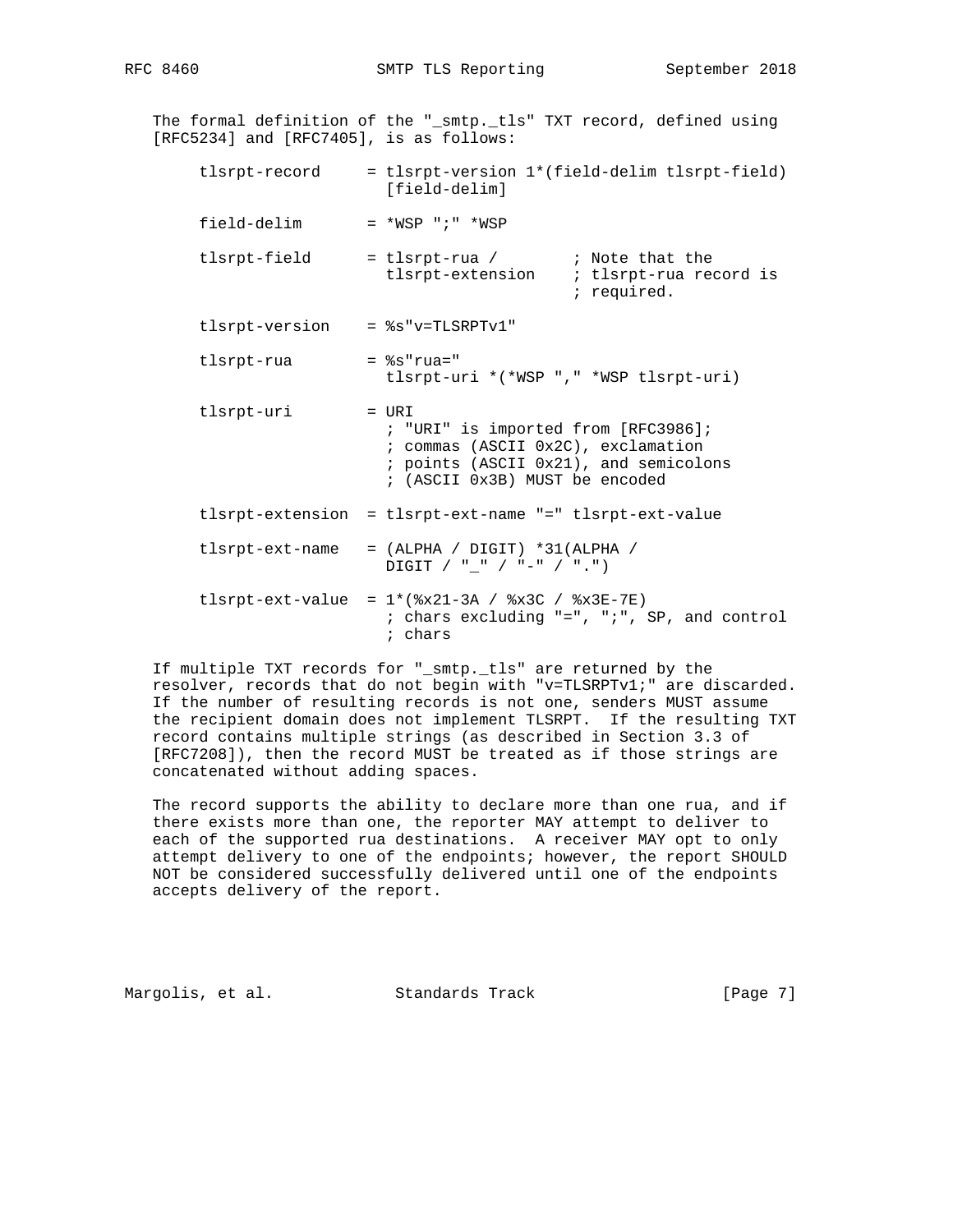Parsers MUST accept TXT records that are syntactically valid (i.e., valid key/value pairs separated by semicolons) and implement a superset of this specification, in which case unknown fields SHALL be ignored.

- 3.1. Example Reporting Policy
- 3.1.1. Report Using MAILTO

 \_smtp.\_tls.example.com. IN TXT \ "v=TLSRPTv1;rua=mailto:reports@example.com"

3.1.2. Report Using HTTPS

 \_smtp.\_tls.example.com. IN TXT \ "v=TLSRPTv1;  $\setminus$ rua=https://reporting.example.com/v1/tlsrpt"

4. Reporting Schema

 The report is composed as a plaintext file encoded in the Internet JSON (I-JSON) format [RFC7493].

Aggregate reports contain the following fields:

- o Report metadata:
	- \* The organization responsible for the report
	- \* Contact information for one or more responsible parties for the contents of the report
	- \* A unique identifier for the report
	- \* The reporting date range for the report
- o Policy, consisting of:
	- \* One of the following policy types: (1) the MTA-STS Policy applied (as a string), (2) the DANE TLSA record applied (as a string, with each RR entry of the RRset listed and separated by a semicolon), and (3) the literal string "no-policy-found", if neither a DANE nor MTA-STS Policy could be found.
	- \* The domain for which the policy is applied
	- \* The MX host

Margolis, et al. Standards Track [Page 8]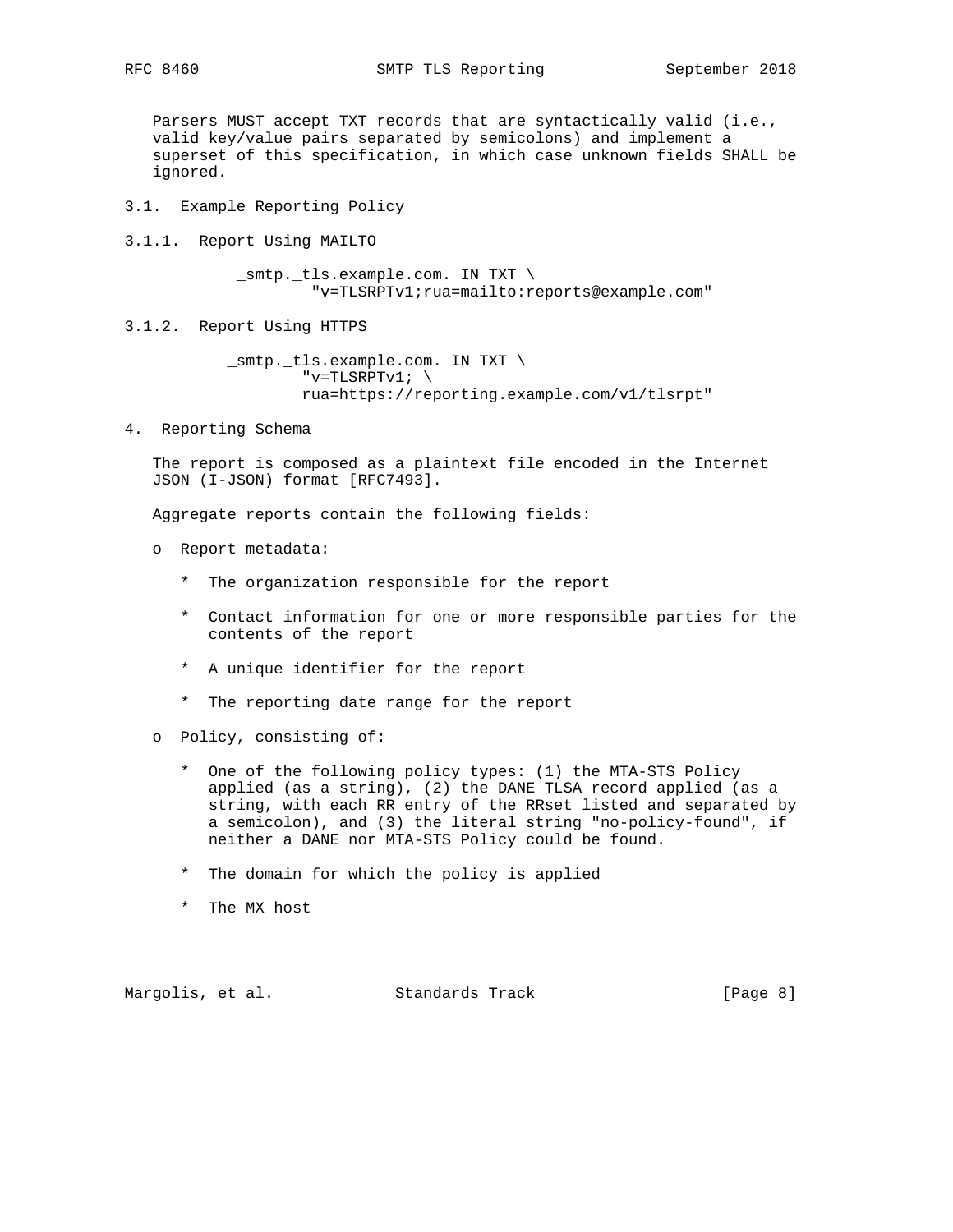o Aggregate counts, comprising result type, Sending MTA IP, receiving MTA hostname, session count, and an optional additional information field containing a URI for recipients to review further information on a failure type.

 Note that the failure types are non-exclusive; an aggregate report may contain overlapping "counts" of failure types when a single send attempt encountered multiple errors. Reporters may report multiple applied policies (for example, an MTA-STS Policy and a DANE TLSA record for the same domain and MX). Because of this, even in the case where only a single policy was applied, the "policies" field of the report body MUST be an array and not a singular value.

 In the case of multiple failure types, the "failure-details" array would contain multiple entries. Each entry would have its own set of information pertaining to that failure type.

4.1. Report Time Frame

 The report SHOULD cover a full day, from 00:00-24:00 UTC. This should allow for easier correlation of failure events. To avoid unintentionally overloading the system processing the reports, the reports should be delivered after some delay, perhaps several hours.

 As an example, a sending site might want to introduce a random delay of up to four hours:

```
 func generate_sleep_delay() {
           min_delay = 1
           max_delay = 14400
           rand = random(min_delay, max_delay)
           return rand
}
          func generate_report(policy_domain) {
           do_rpt_work(policy_domain)
         send_rpt(policy_domain)<br>}
}
         func generate tlsrpt() {
            sleep(generate_sleep_delay())
            for policy_domain in list_of_tlsrpt_enabled_domains {
              generate_report(policy_domain)
         \begin{matrix} \end{matrix} }
```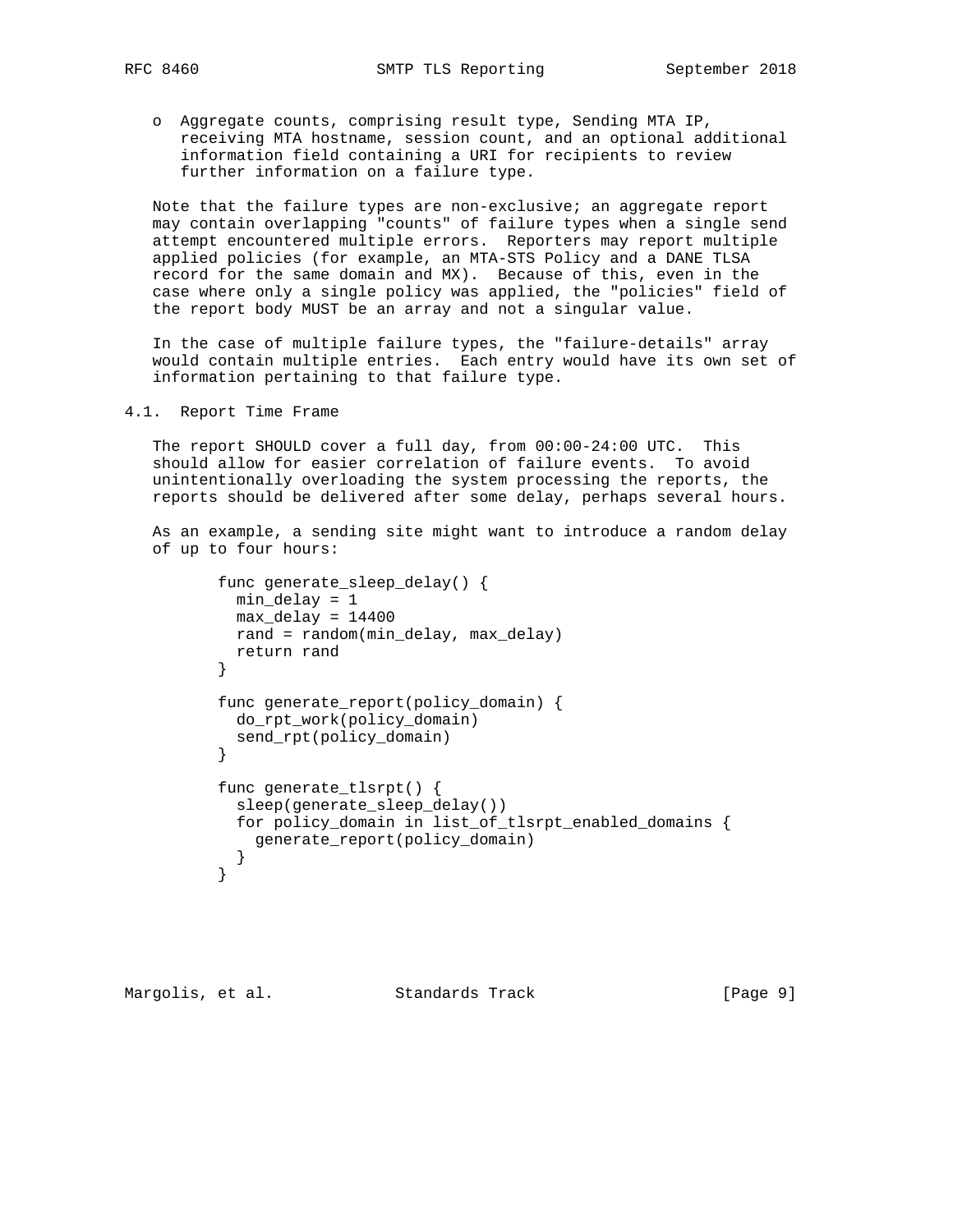## 4.2. Delivery Summary

- 4.2.1. Success Count
	- o "total-successful-session-count": This indicates that the Sending MTA was able to successfully negotiate a policy-compliant TLS connection and serves to provide a "heartbeat" to receiving domains that signifies reporting is functional and tabulating correctly. This field contains an aggregate count of successful connections for the reporting system.
- 4.2.2. Failure Count
	- o "total-failure-session-count": This indicates that the Sending MTA was unable to successfully establish a connection with the receiving platform. Section 4.3, "Result Types", will elaborate on the failed negotiation attempts. This field contains an aggregate count of failed connections.
- 4.3. Result Types

 The list of result types will start with the minimal set below and is expected to grow over time based on real-world experience. The initial set is outlined in Sections 4.3.1 to 4.3.4:

- 4.3.1. Negotiation Failures
	- o "starttls-not-supported": This indicates that the recipient MX did not support STARTTLS.
	- o "certificate-host-mismatch": This indicates that the certificate presented did not adhere to the constraints specified in the MTA- STS or DANE policy, e.g., if the MX hostname does not match any identities listed in the subject alternative name (SAN) [RFC5280].
	- o "certificate-expired": This indicates that the certificate has expired.
	- o "certificate-not-trusted": This is a label that covers multiple certificate-related failures that include, but are not limited to, errors such as untrusted/unknown certification authorities (CAs), certificate name constraints, certificate chain errors, etc. When using this declaration, the reporting MTA SHOULD utilize the "failure-reason-code" to provide more information to the receiving entity.

Margolis, et al. Standards Track [Page 10]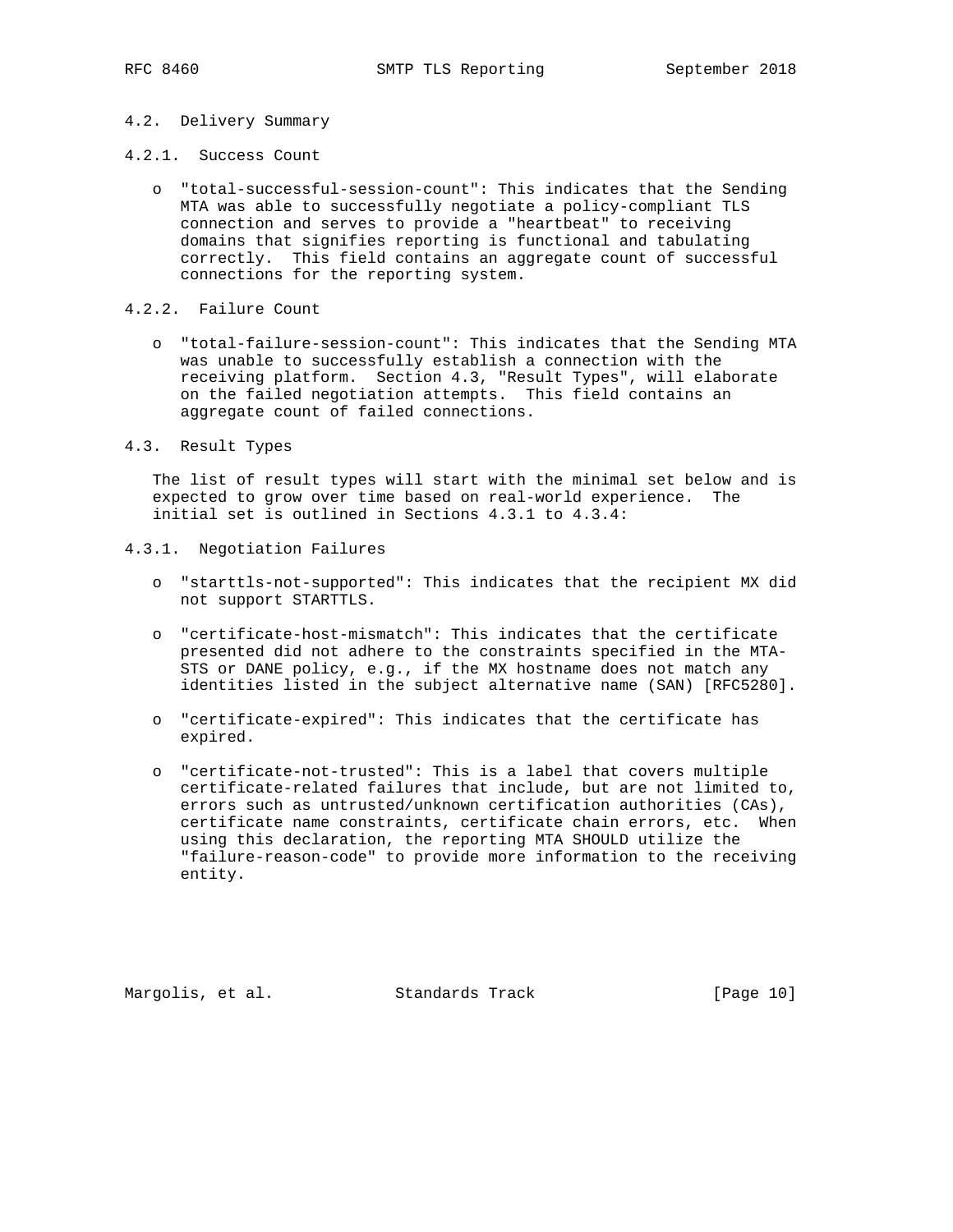o "validation-failure": This indicates a general failure for a reason not matching a category above. When using this declaration, the reporting MTA SHOULD utilize the "failure-reason code" to provide more information to the receiving entity.

4.3.2. Policy Failures

4.3.2.1. DANE-Specific Policy Failures

- o "tlsa-invalid": This indicates a validation error in the TLSA record associated with a DANE policy. None of the records in the RRset were found to be valid.
- o "dnssec-invalid": This indicates that no valid records were returned from the recursive resolver.
- o "dane-required": This indicates that the sending system is configured to require DANE TLSA records for all the MX hosts of the destination domain, but no DNSSEC-validated TLSA records were present for the MX host that is the subject of the report. Mandatory DANE for SMTP is described in Section 6 of [RFC7672]. Such policies may be created by mutual agreement between two organizations that frequently exchange sensitive content via email.
- 4.3.2.2. MTA-STS-specific Policy Failures
	- o "sts-policy-fetch-error": This indicates a failure to retrieve an MTA-STS policy, for example, because the policy host is unreachable.
	- o "sts-policy-invalid": This indicates a validation error for the overall MTA-STS Policy.
	- o "sts-webpki-invalid": This indicates that the MTA-STS Policy could not be authenticated using PKIX validation.

# 4.3.3. General Failures

 When a negotiation failure cannot be categorized into one of the "Negotiation Failures" stated above, the reporter SHOULD use the "validation-failure" category. As TLS grows and becomes more complex, new mechanisms may not be easily categorized. This allows for a generic feedback category. When this category is used, the reporter SHOULD also use "failure-reason-code" to give some feedback to the receiving entity. This is intended to be a short text field, and the contents of the field should be an error code or error text, such as "X509\_V\_ERR\_UNHANDLED\_CRITICAL\_CRL\_EXTENSION".

Margolis, et al. Standards Track [Page 11]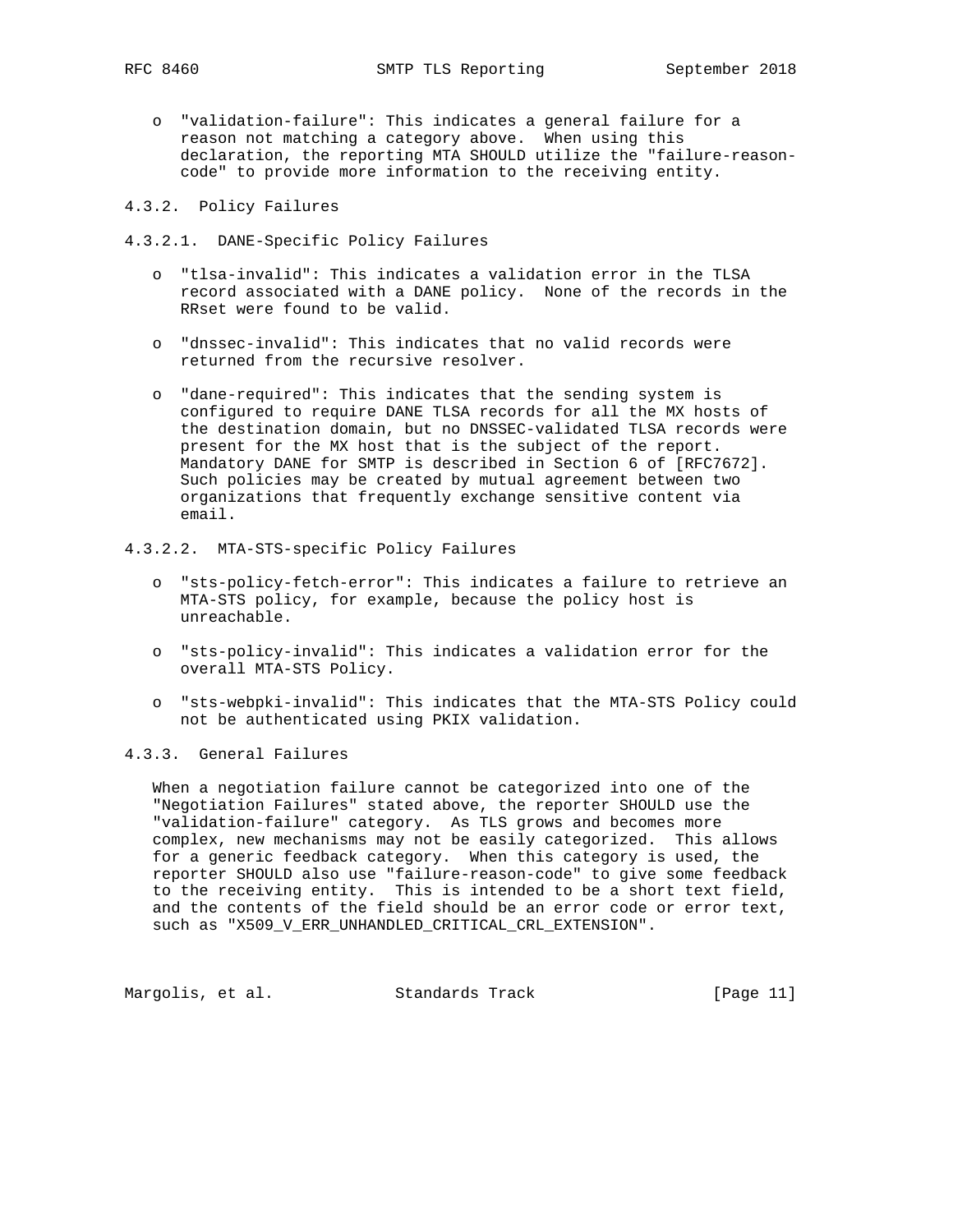# 4.3.4. Transient Failures

 Transient errors due to too-busy networks, TCP timeouts, etc., are not required to be reported.

```
4.4. JSON Report Schema
```
 The JSON schema is derived from the HTTP Public Key Pinning (HPKP) JSON schema; see Section 3 of [RFC7469].

```
 {
   "organization-name": organization-name,
  "date-range": {
    "start-datetime": date-time,
     "end-datetime": date-time
  },
   "contact-info": email-address,
   "report-id": report-id,
  "policies": [{
     "policy": {
       "policy-type": policy-type,
       "policy-string": policy-string,
       "policy-domain": domain,
       "mx-host": mx-host-pattern
     },
     "summary": {
       "total-successful-session-count": total-successful-session-count,
       "total-failure-session-count": total-failure-session-count
     },
     "failure-details": [
       {
         "result-type": result-type,
         "sending-mta-ip": ip-address,
         "receiving-mx-hostname": receiving-mx-hostname,
         "receiving-mx-helo": receiving-mx-helo,
         "receiving-ip": receiving-ip,
         "failed-session-count": failed-session-count,
         "additional-information": additional-info-uri,
         "failure-reason-code": failure-reason-code
}
      ]
    }
  ]
}
```
JSON Report Format

Margolis, et al. Standards Track [Page 12]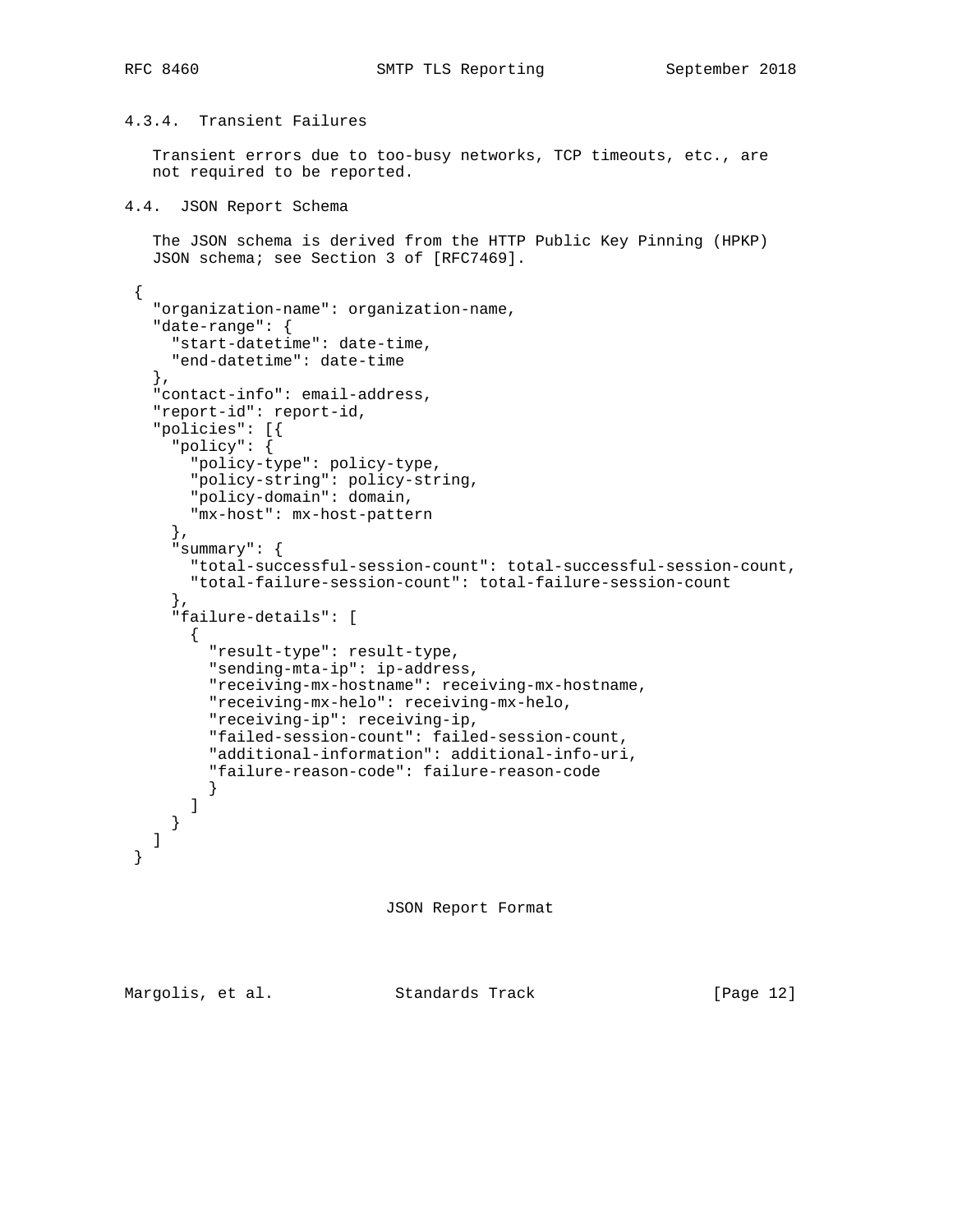- o "organization-name": The name of the organization responsible for the report. It is provided as a string.
- o "date-time": The date-time indicates the start and end times for the report range. It is provided as a string formatted according to "Internet Date/Time Format", Section 5.6 of [RFC3339]. The report should be for a full UTC day, 00:00-24:00.
- o "email-address": The contact information for the party responsible for the report. It is provided as a string formatted according to "Addr-Spec Specification", Section 3.4.1 of [RFC5322].
- o "report-id": A unique identifier for the report. Report authors may use whatever scheme they prefer to generate a unique identifier. It is provided as a string.
- o "policy-type": The type of policy that was applied by the sending domain. Presently, the only three valid choices are "tlsa", "sts", and the literal string "no-policy-found". It is provided as a string.
- o "policy-string": An encoding of the applied policy as a JSON array of strings, whether it's a TLSA record ([RFC6698], Section 2.3) or an MTA-STS Policy. Examples follow in the next section.
- o "domain": The Policy Domain against which the MTA-STS or DANE policy is defined. In the case of Internationalized Domain Names [RFC5891], the domain MUST consist of the Punycode-encoded A-labels [RFC3492] and not the U-labels.
- o "mx-host-pattern": In the case where "policy-type" is "sts", it's the pattern of MX hostnames from the applied policy. It is provided as a JSON array of strings and is interpreted in the same manner as the rules in "MX Host Validation"; see Section 4.1 of [RFC8461]. In the case of Internationalized Domain Names [RFC5891], the domain MUST consist of the Punycode-encoded A-labels [RFC3492] and not the U-labels.
- o "result-type": A value from Section 4.3, "Result Types", above.
- o "ip-address": The IP address of the Sending MTA that attempted the STARTTLS connection. It is provided as a string representation of an IPv4 (see below) or IPv6 [RFC5952] address in dot-decimal or colon-hexadecimal notation.
- o "receiving-mx-hostname": The hostname of the receiving MTA MX record with which the Sending MTA attempted to negotiate a STARTTLS connection.

Margolis, et al. Standards Track [Page 13]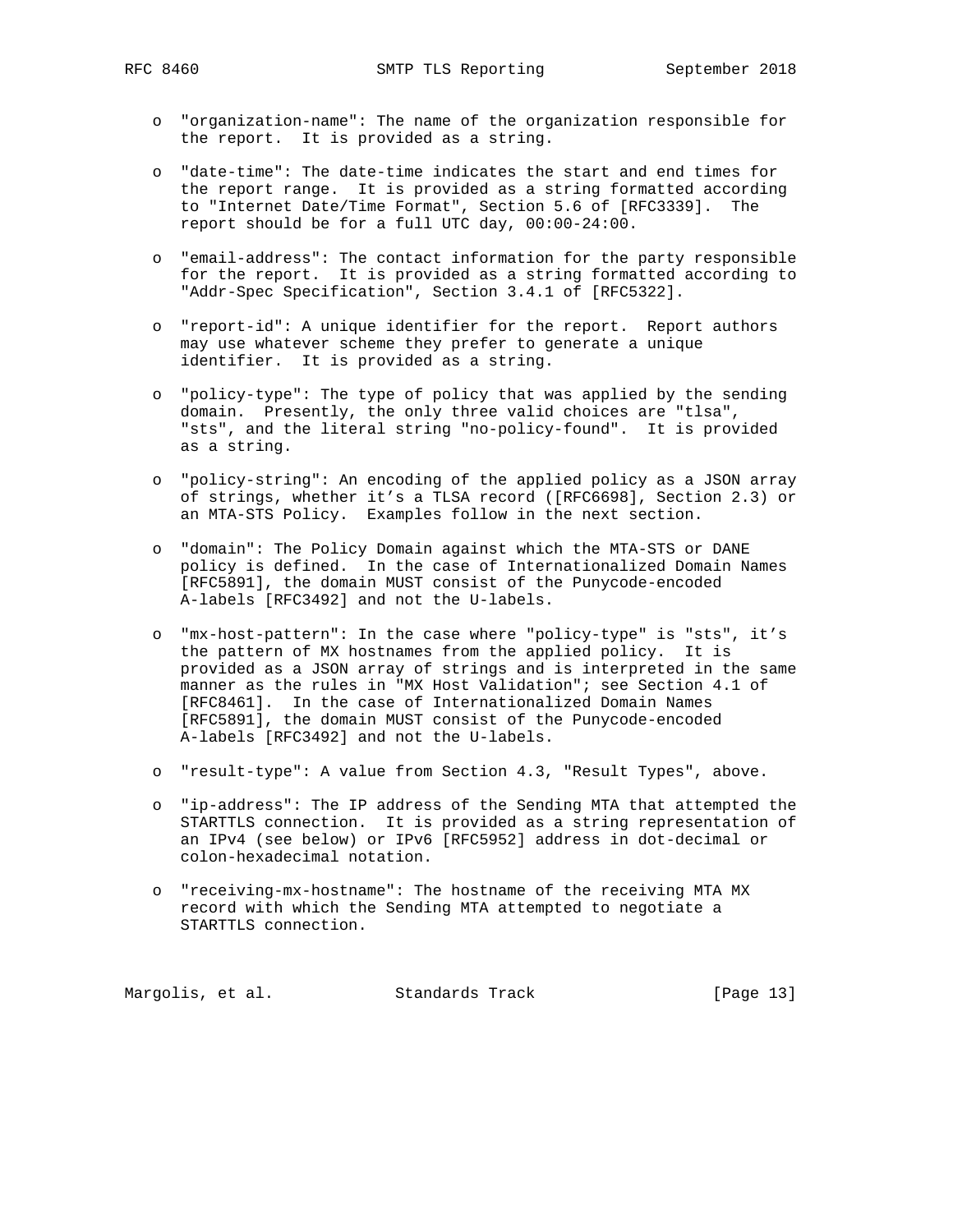- o "receiving-mx-helo" (optional): The HELLO (HELO) or Extended HELLO (EHLO) string from the banner announced during the reported session.
- o "receiving-ip": The destination IP address that was used when creating the outbound session. It is provided as a string representation of an IPv4 (see below) or IPv6 [RFC5952] address in dot-decimal or colon-hexadecimal notation.
- o "total-successful-session-count": The aggregate count (an integer, encoded as a JSON number) of successfully negotiated TLS-enabled connections to the receiving site.
- o "total-failure-session-count": The aggregate count (an integer, encoded as a JSON number) of failures to negotiate a TLS-enabled connection to the receiving site.
- o "failed-session-count": The number of (attempted) sessions that match the relevant "result-type" for this section (an integer, encoded as a JSON number).
- o "additional-info-uri" (optional): A URI [RFC3986] that points to additional information around the relevant "result-type". For example, this URI might host the complete certificate chain presented during an attempted STARTTLS session.
- o "failure-reason-code": A text field to include a TLS-related error code or error message.

 For report purposes, an IPv4 address is defined via the following ABNF:

 IPv4address = dec-octet "." dec-octet "." dec-octet "." dec-octet dec-octet = DIGIT  $(3 \times 31 - 39)$  DIGIT  $(10-99)$  / %x31-39 DIGIT ; 10-99 / "1" 2DIGIT ; 100-199 / "2" %x30-34 DIGIT ; 200-249 / "25" %x30-35 ; 250-255

And an IPv6 address is defined via the following ABNF:

IPv6address = <as defined in [RFC5954]>

Margolis, et al. Standards Track [Page 14]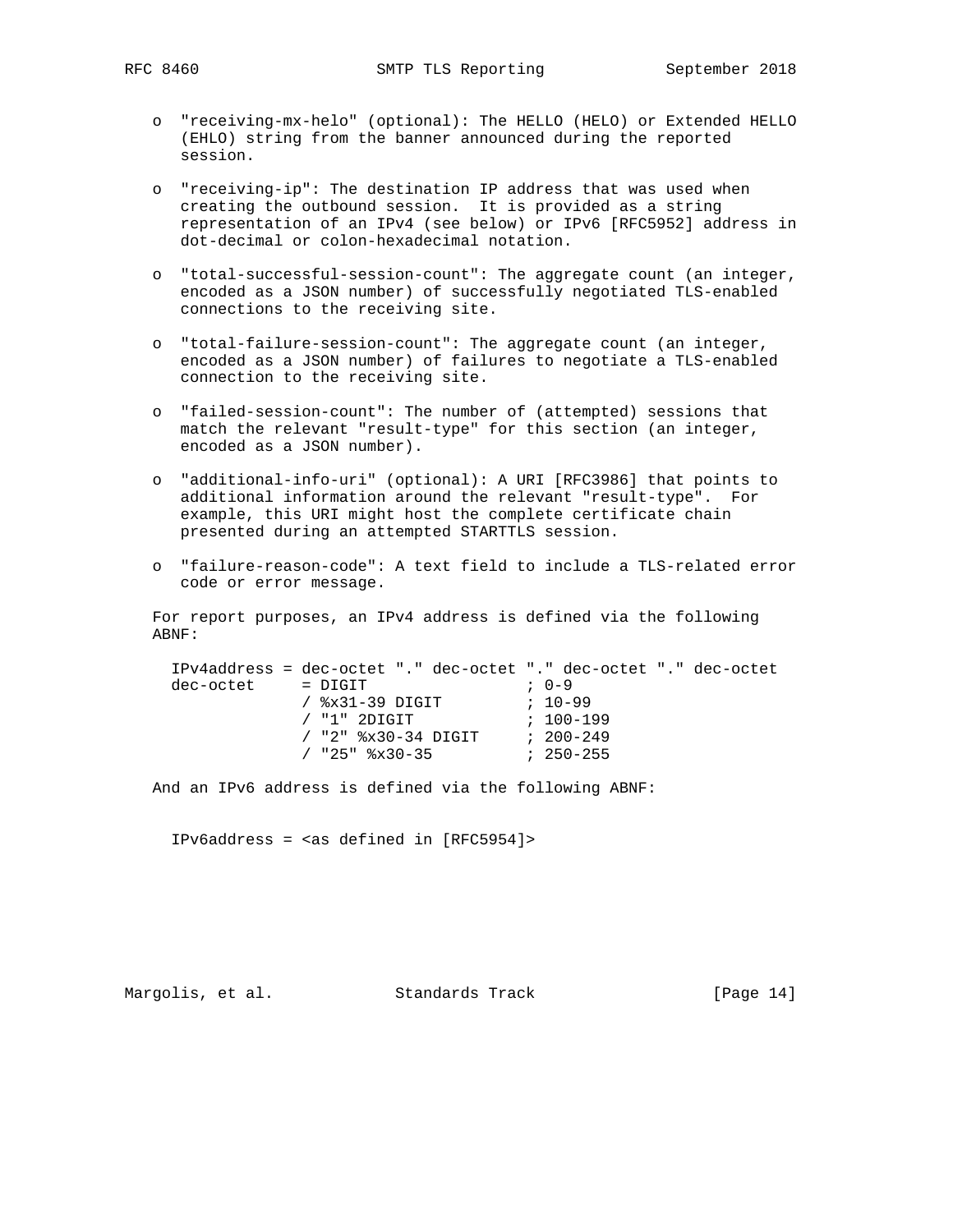## 4.5. Policy Samples

 Part of the report body includes the policy that is applied when attempting relay to the destination.

 For DANE TLSA policies, this is a JSON array of strings each representing the RDATA of a single TLSA resource record as a space separated list of its four TLSA fields; the fields are in presentation format (defined in [RFC6698], Section 2.2) with no internal spaces or grouping parentheses:

 $\Gamma$  "3 0 1 1F850A337E6DB9C609C522D136A475638CC43E1ED424F8EEC8513 D747D1D085D", "3 0 1 12350A337E6DB9C6123522D136A475638CC43E1ED424F8EEC8513 D747D1D1234" ]

 For MTA-STS policies, this is an array of JSON strings that represents the policy that is declared by the receiving site, including any errors that may be present. Note that where there are multiple "mx" values, they must be listed as separate "mx" elements in the policy array rather than as a single nested "mx" sub-array.

**In the contract of the contract of the contract of the contract of the contract of the contract of the contract of the contract of the contract of the contract of the contract of the contract of the contract of the contra**  "version: STSv1", "mode: testing", "mx: mx1.example.com", "mx: mx2.example.com", "mx: mx.backup-example.com", "max\_age: 604800"  $\sim$  100  $\sim$  100  $\sim$  100  $\sim$  100  $\sim$  100  $\sim$  100  $\sim$  100  $\sim$  100  $\sim$  100  $\sim$  100  $\sim$  100  $\sim$  100  $\sim$  100  $\sim$  100  $\sim$  100  $\sim$  100  $\sim$  100  $\sim$  100  $\sim$  100  $\sim$  100  $\sim$  100  $\sim$  100  $\sim$  100  $\sim$  100  $\sim$ 

5. Report Delivery

 Reports can be delivered either via SMTP (as an email message) or via HTTP POST.

Margolis, et al. Standards Track [Page 15]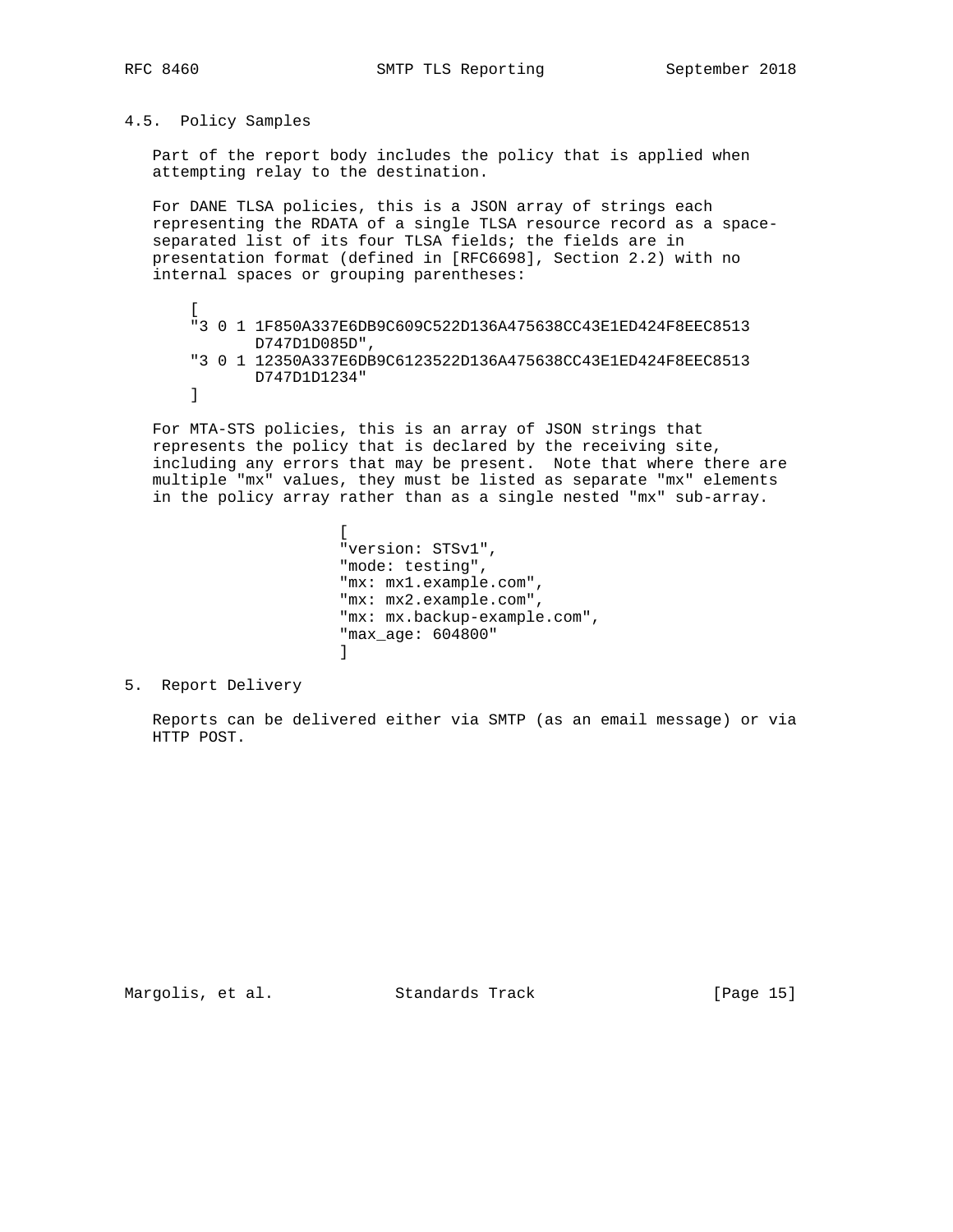# 5.1. Report Filename

 The filename is RECOMMENDED to be constructed using the following ABNF:

| filename                        | = sender "!" policy-domain "!" begin-timestamp<br>"!" end-timestamp [ "!" unique-id ] "." extension                                                                                                                                                                                             |
|---------------------------------|-------------------------------------------------------------------------------------------------------------------------------------------------------------------------------------------------------------------------------------------------------------------------------------------------|
| unique-id                       | $= 1*(ALPHA / DIGIT)$                                                                                                                                                                                                                                                                           |
| sender                          | $=$ domain ; from [RFC5321] $-$ - this is used<br>; as the domain for the 'contact-info'<br>; address in the report body.<br>; In the case of Internationalized Domain<br>; Names [RFC5891], the domain MUST consist of<br>; the Punycode-encoded A-labels [RFC3492] and<br>; not the U-labels. |
| policy-domain = domain          | ; In the case of Internationalized Domain<br>; Names [RFC5891], the domain MUST consist of<br>; the Punycode-encoded A-labels [RFC3492] and<br>; not the U-labels.                                                                                                                              |
| $begin$ -timestamp = $1*$ DIGIT | $:$ seconds since $00:00:00$ UTC January 1, 1970<br>; indicating start of the time range contained<br>; in the report                                                                                                                                                                           |
| end-timestamp                   | $= 1*DiffIT$<br>$:$ seconds since $00:00:00$ UTC January 1, 1970<br>; indicating end of the time range contained<br>; in the report                                                                                                                                                             |
| extension                       | $= "json" / "json.gz"$                                                                                                                                                                                                                                                                          |

 The extension MUST be "json" for a plain JSON file or "json.gz" for a JSON file compressed using gzip.

 "unique-id" allows an optional unique ID generated by the Sending MTA to distinguish among multiple reports generated simultaneously by different sources for the same Policy Domain. For example, this is a possible filename for a compressed report to the Policy Domain "example.net" from the Sending MTA "mail.sndr.example.com":

"mail.sndr.example.com!example.net!1470013207!1470186007!001.json.gz"

Margolis, et al. Standards Track [Page 16]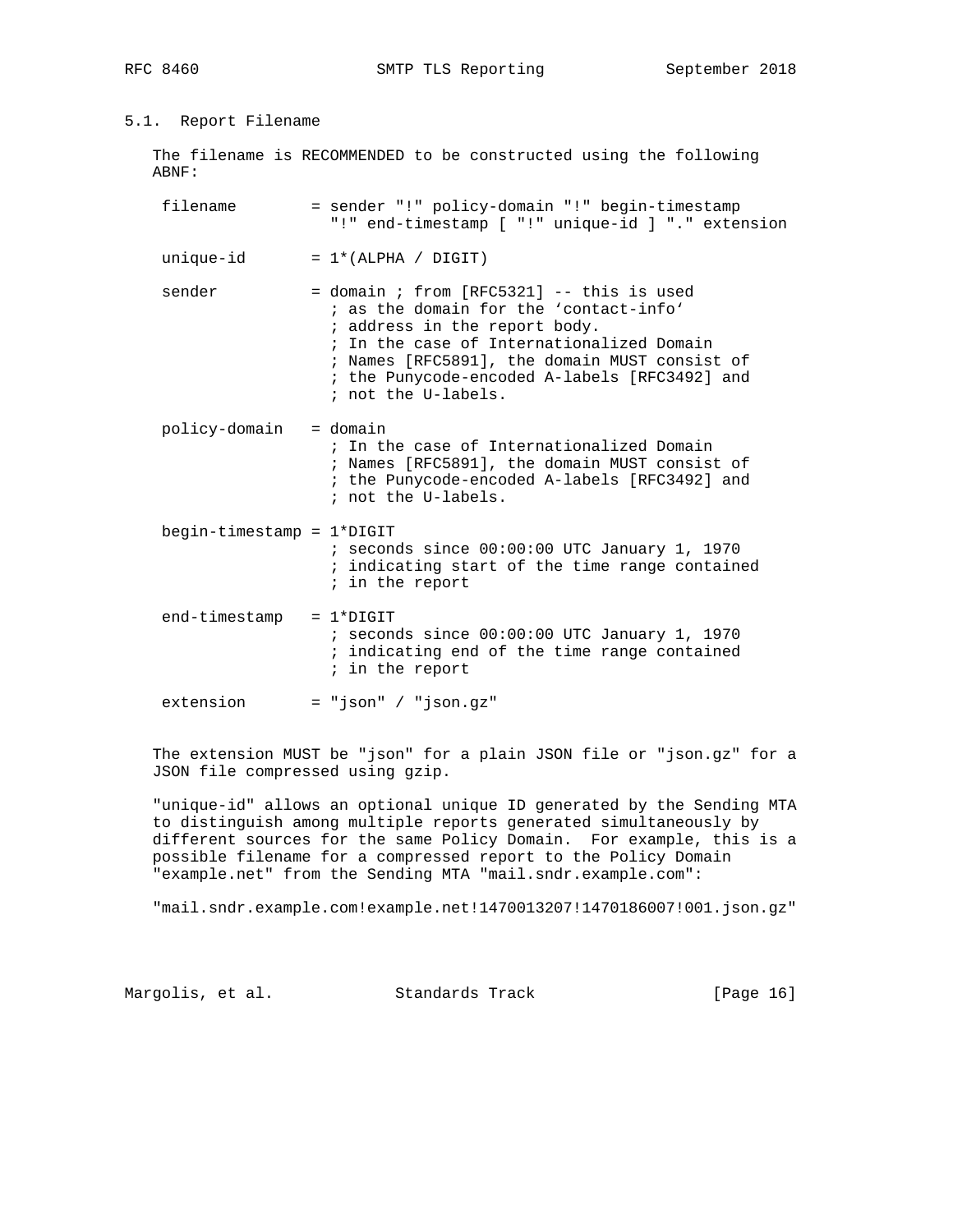# 5.2. Compression

 The report SHOULD be subjected to gzip [RFC1952] compression for both email and HTTPS transport. Declining to apply compression can cause the report to be too large for a receiver to process (a commonly observed receiver limit is ten megabytes); compressing the file increases the chances of acceptance of the report at some computational cost.

## 5.3. Email Transport

 The report MAY be delivered by email. To make the reports machine parsable for the receivers, we define a top-level media type "multipart/report" with a new parameter "report-type="tlsrpt"". Inside it, there are two parts: The first part is human readable, typically "text/plain", and the second part is machine readable with a new media type defined called "application/tlsrpt+json". If compressed, the report should use the media type "application/ tlsrpt+gzip".

 In addition, the following two new top-level message header fields are defined:

"TLS-Report-Domain: Receiver-Domain"

"TLS-Report-Submitter: Sender-Domain"

 The "TLS-Report-Submitter" value MUST match the value found in the domain [RFC5321] of the "contact-info" from the report body. These message header fields MUST be included and should allow for easy searching for all reports submitted by a reporting domain or a particular submitter, for example, in IMAP [RFC3501]:

"s SEARCH HEADER "TLS-Report-Domain" "example.com""

 It is presumed that the aggregate reporting address will be equipped to process new message header fields and extract MIME parts with the prescribed media type and filename, and ignore the rest. These additional headers SHOULD be included in the DKIM [RFC6376] signature for the message.

Margolis, et al. Standards Track [Page 17]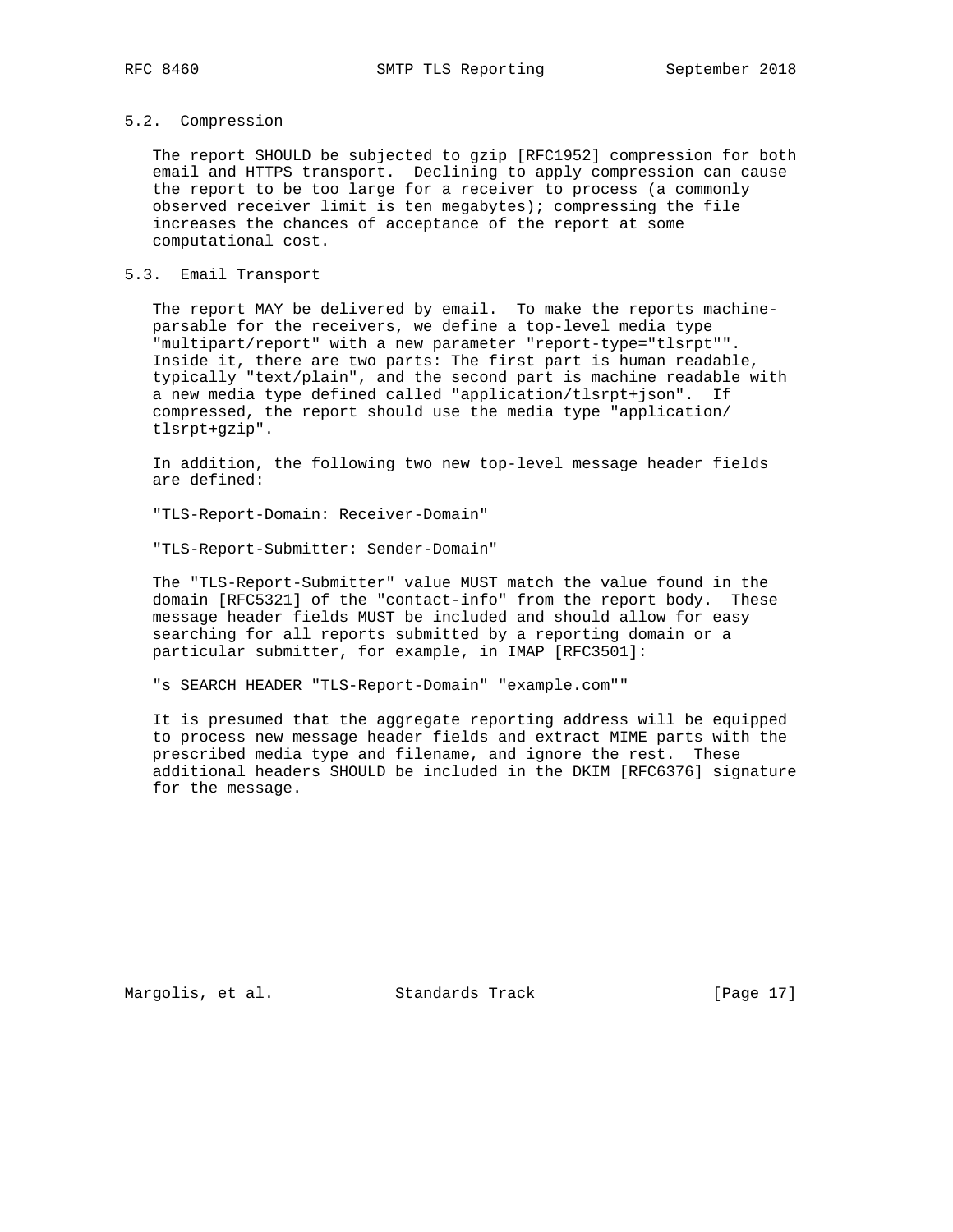The RFC5322.Subject field for report submissions SHOULD conform to the following ABNF:

| tlsrpt-subject = %s"Report" FWS |                                              | ; "Report"        |
|---------------------------------|----------------------------------------------|-------------------|
|                                 | %s"Domain:" FWS                              | ; "Domain:"       |
|                                 | domain-name FWS                              | ; per [RFC6376]   |
|                                 | %s"Submitter:" FWS                           | ; "Submitter:"    |
|                                 | domain-name FWS                              | ; per [RFC6376]   |
|                                 | %s"Report-ID:" FWS                           | ; "Report-ID:     |
|                                 | "<" id-left "@" id-right ">" ; per [RFC5322] |                   |
|                                 | [CFWS]                                       | ; per [RFC5322]   |
|                                 |                                              | $;$ (as with FWS) |

 The first domain-name indicates the DNS domain name about which the report was generated. The second domain-name indicates the DNS domain name representing the Sending MTA generating the report. The purpose of the "Report-ID:" portion of the field is to enable the Policy Domain to identify and ignore duplicate reports that might be sent by a Sending MTA.

 For instance, this is a possible Subject field for a report to the Policy Domain "example.net" from the Sending MTA "mail.sender.example.com". It is line-wrapped as allowed by [RFC5322]:

> Subject: Report Domain: example.net Submitter: mail.sender.example.com Report-ID: <735ff.e317+bf22029@mailexample.net>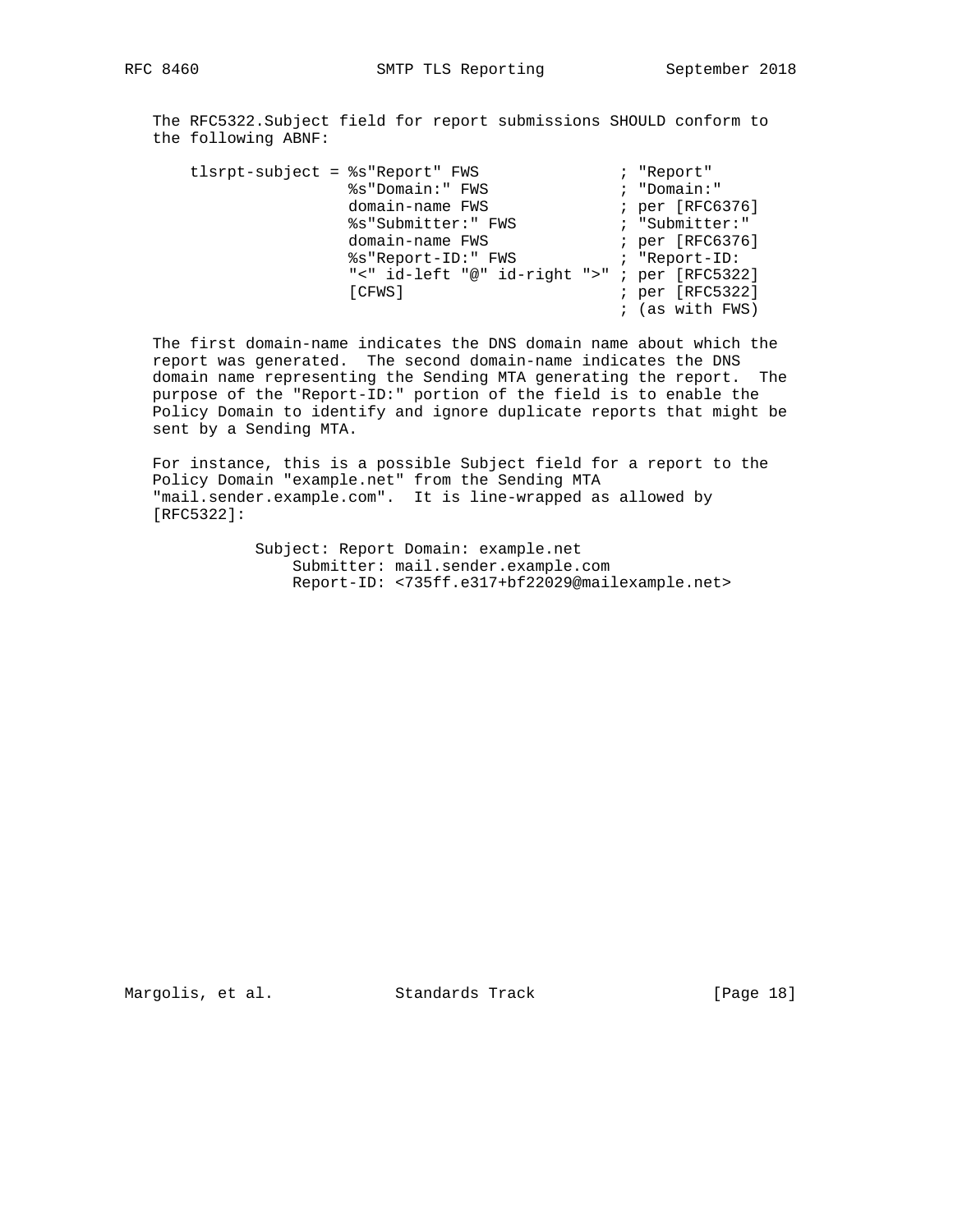# 5.3.1. Example Report

 From: tlsrpt@mail.sender.example.com Date: Fri, May 09 2017 16:54:30 -0800 To: mts-sts-tlsrpt@example.net Subject: Report Domain: example.net Submitter: mail.sender.example.com Report-ID: <735ff.e317+bf22029@example.net> TLS-Report-Domain: example.net TLS-Report-Submitter: mail.sender.example.com MIME-Version: 1.0 Content-Type: multipart/report; report-type="tlsrpt"; boundary="----=\_NextPart\_000\_024E\_01CC9B0A.AFE54C00" Content-Language: en-us This is a multipart message in MIME format. ------=\_NextPart\_000\_024E\_01CC9B0A.AFE54C00 Content-Type: text/plain; charset="us-ascii" Content-Transfer-Encoding: 7bit This is an aggregate TLS report from mail.sender.example.com ------=\_NextPart\_000\_024E\_01CC9B0A.AFE54C00 Content-Type: application/tlsrpt+gzip Content-Transfer-Encoding: base64 Content-Disposition: attachment; filename="mail.sender.example!example.com! 1013662812!1013749130.json.gz" <gzipped content of report>

 ------=\_NextPart\_000\_024E\_01CC9B0A.AFE54C00-- ...

 Note that, when sending failure reports via SMTP, Sending MTAs MUST NOT honor MTA-STS or DANE TLSA failures.

# 5.4. HTTPS Transport

 The report MAY be delivered by POST to HTTPS. If compressed, the report SHOULD use the media type "application/tlsrpt+gzip"; otherwise it SHOULD use the media type "application/tlsrpt+json" (see Section 6, "IANA Considerations").

 The receiving system MUST return a "successful" response from its HTTPS server, typically a 200 or 201 HTTP code [RFC7231]. Other codes could indicate a delivery failure and may be retried as per

Margolis, et al. Standards Track [Page 19]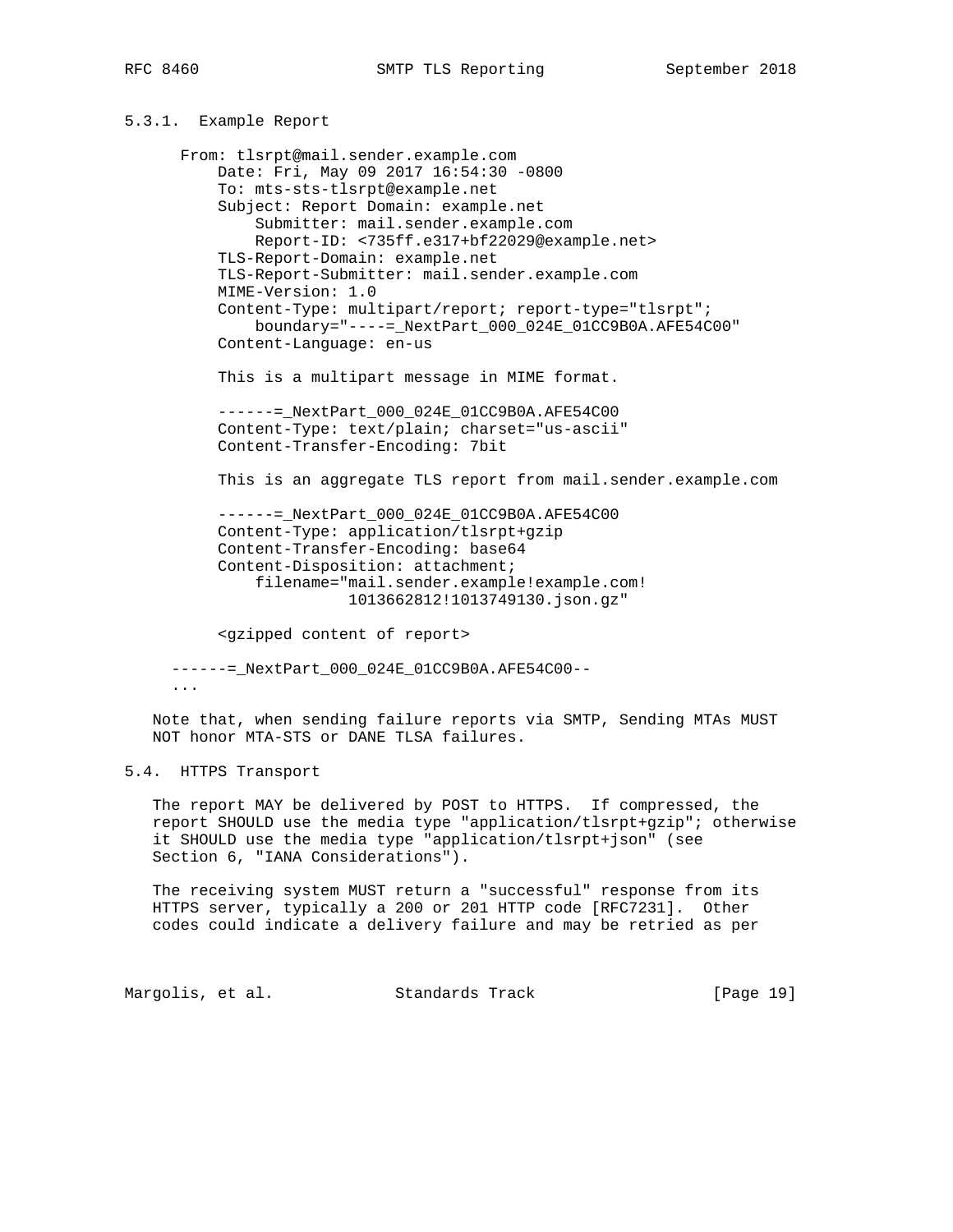local sender policy. The receiving system is not expected to process reports at receipt time and MAY store them for processing at a later time.

5.5. Delivery Retry

 In the event of a delivery failure, regardless of the delivery method, a sender SHOULD attempt redelivery for up to 24 hours after the initial attempt. As previously stated, the reports are optional, so while it is ideal to attempt redelivery, it is not required. If multiple retries are attempted, ideally they SHOULD be done with exponential backoff.

5.6. Metadata Variances

 As stated above, there are a variable number of ways to declare information about the data therein. If any of the items declared via subject or filename disagree with the report, the report MUST be considered the authoritative source.

6. IANA Considerations

The following are the IANA considerations discussed in this document.

6.1. Message Headers

 Below is the Internet Assigned Numbers Authority (IANA) Permanent Message Header Field registration information per [RFC3864].

| Header field name:         | TLS-Report-Domain |
|----------------------------|-------------------|
| Applicable protocol:       | mail              |
| Status:                    | standard          |
| Author/Change controller:  | TETF              |
| Specification document(s): | RFC 8460          |
|                            |                   |
|                            |                   |

| Header field name:         | TLS-Report-Submitter |
|----------------------------|----------------------|
| Applicable protocol:       | main1                |
| Status:                    | standard             |
| Author/Change controller:  | T ETF                |
| Specification document(s): | RFC 8460             |

Margolis, et al. Standards Track [Page 20]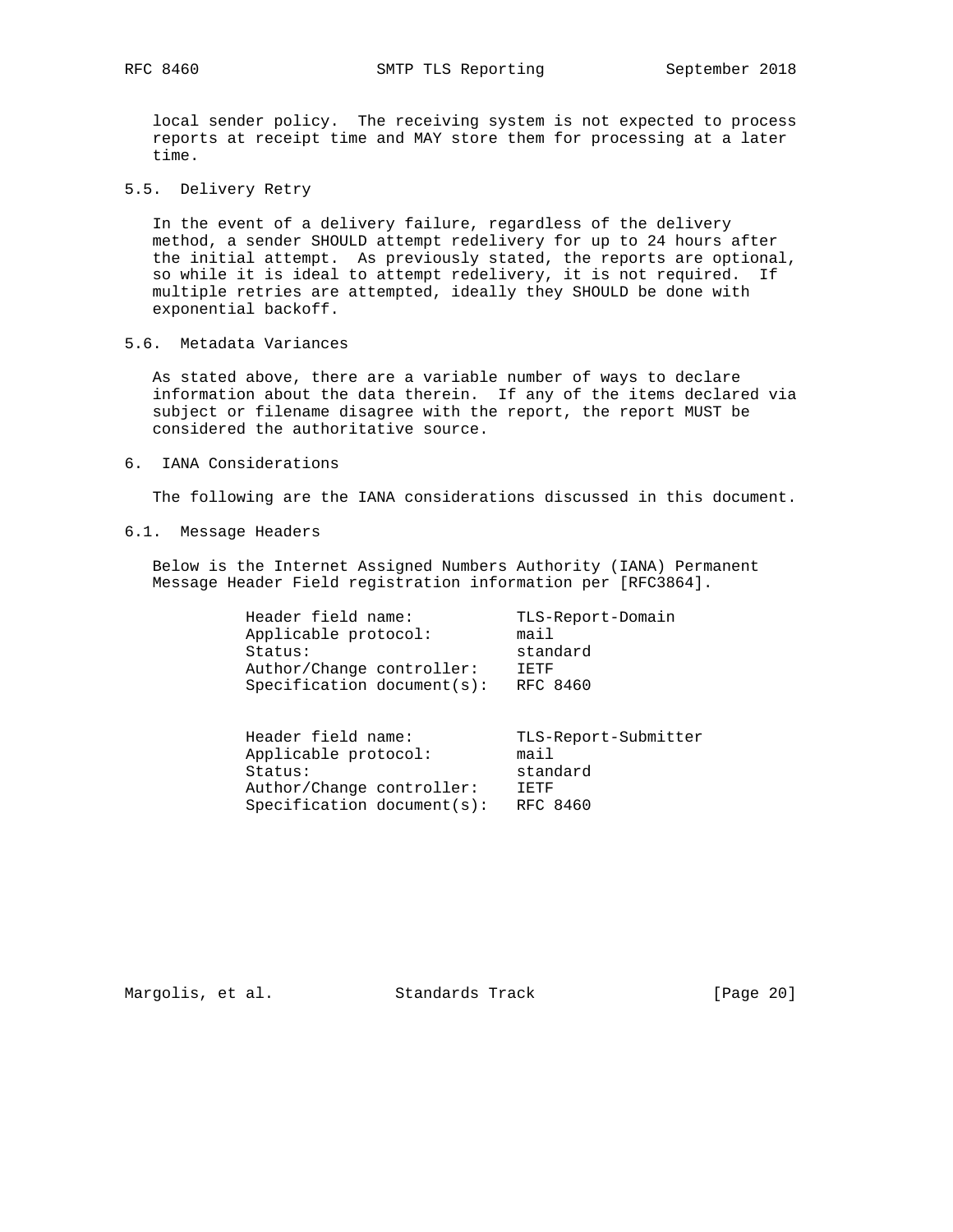## 6.2. Report Type

 This document creates a new registry for the "report-type" parameter to the Content-Type header field for the "multipart/report" top-level media type defined in [RFC6522].

 The registry name is "Report Type Registry", and the procedure for updating the registry will be "Specification Required" [RFC8126].

An entry in this registry should contain:

- o the report-type being registered
- o one or more registered media types that can be used with this report-type
- o the document containing the registration action
- o an optional comment

The initial entries are:

 Report-Type: tlsrpt Media Type: application/tlsrpt+gzip, application/tlsrpt+json Registered By: [RFC8460] Comment: Media types suitable for use with this report-type are defined in Sections 6.4 and 6.5 of [RFC8460]

 Report-Type: disposition-notification Media Type: message/disposition-notification Registered By: [RFC8098], Section 10

 Report-Type: disposition-notification Media Type: message/global-disposition-notification Registered By: [RFC6533], Section 6

 Report-Type: delivery-status Media Type: message/delivery-status Registered By: [RFC3464], Section 6.2

 Report-Type: delivery-status Media Type: message/global-delivery-status Registered By: [RFC6533], Section 6

Margolis, et al. Standards Track [Page 21]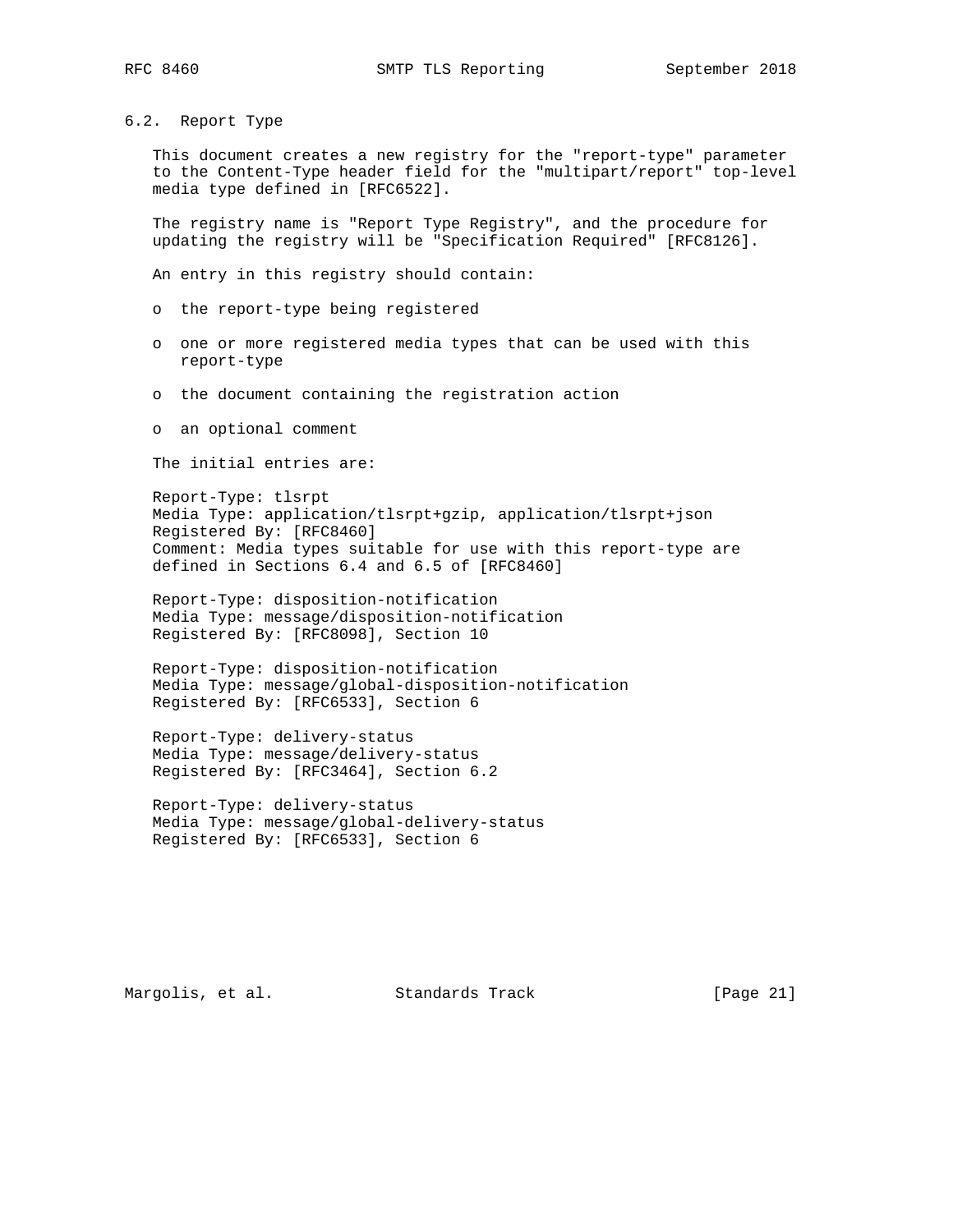## 6.3. +gzip Media Type Suffix

 This document registers a new media type suffix "+gzip". The gzip format is a public domain, cross-platform, interoperable file storage and transfer format, specified in [RFC1952]; it supports compression and is used as the underlying representation by a variety of file formats. The media type "application/gzip" has been registered for such files. The suffix "+gzip" MAY be used with any media type whose representation follows that established for "application/gzip". The registration form for the structured syntax suffix for use with media types is as follows:

Type name: gzip file storage and transfer format.

+suffix: +gzip

References: [RFC1952] [RFC6713]

Encoding considerations: gzip is a binary encoding.

 Fragment identifier considerations: The syntax and semantics of fragment identifiers specified for +gzip SHOULD be as specified for "application/gzip". (At publication of this document, there is no fragment identification syntax defined for "application/gzip".) The syntax and semantics for fragment identifiers for a specific "xxx/ yyy+gzip" SHOULD be processed as follows:

 For cases defined in +gzip, where the fragment identifier resolves per the +gzip rules, process as specified in +gzip.

 For cases defined in +gzip, where the fragment identifier does not resolve per the +gzip rules, process as specified in "xxx/yyy+gzip".

 For cases not defined in +gzip, process as specified in "xxx/yyy+gzip".

Interoperability considerations: N/A

 Security considerations: gzip format doesn't provide confidentiality protection. Integrity protection is provided by an Adler-32 checksum, which is not cryptographically strong. See also the security considerations of [RFC6713]. Each individual media type registered with a +gzip suffix can have additional security considerations. Additionally, gzip objects can contain multiple

Margolis, et al. Standards Track [Page 22]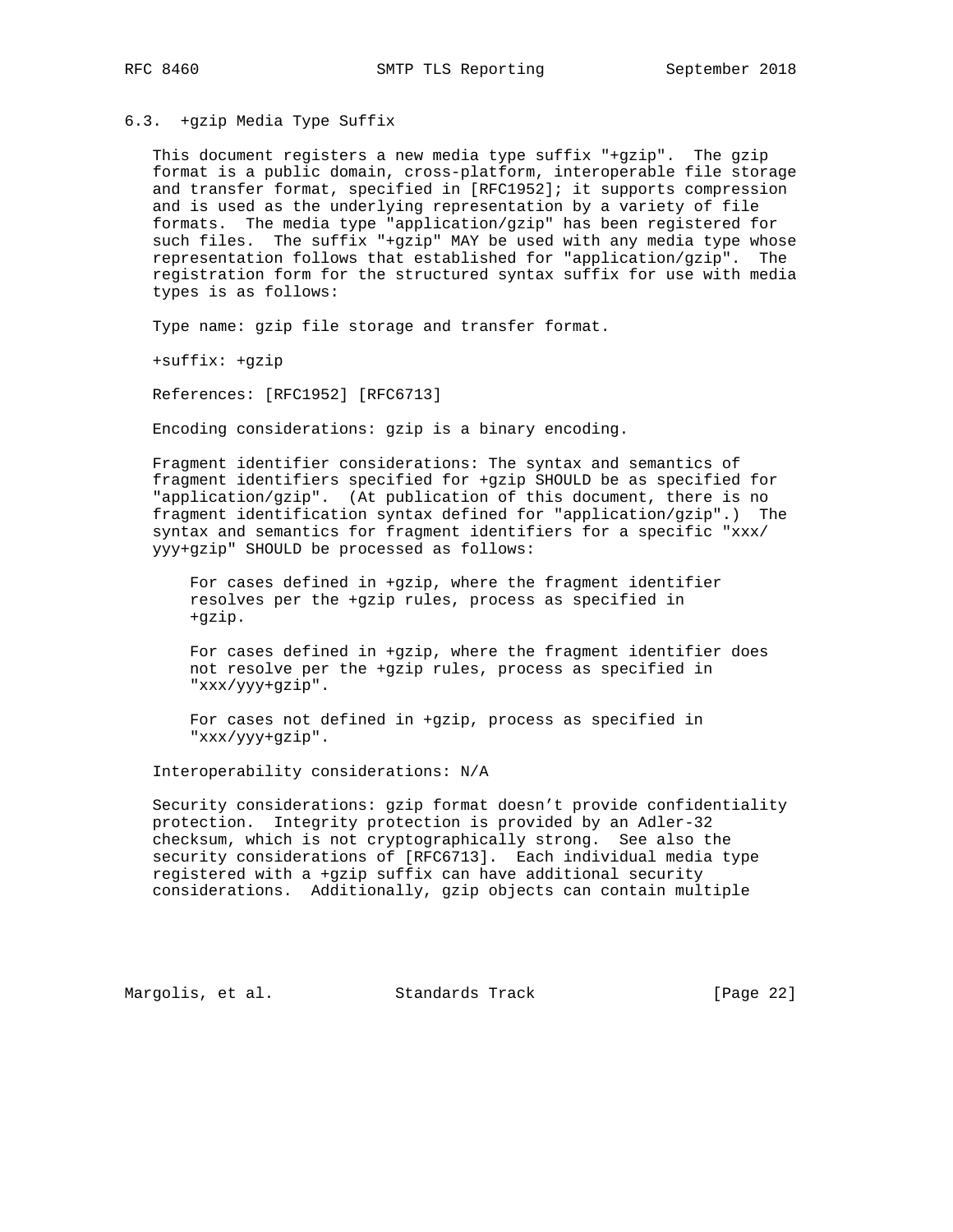files and associated paths. File paths must be validated when the files are extracted; a malicious file path could otherwise cause the extractor to overwrite application or system files.

Contact: art@ietf.org

 Author/Change controller: Internet Engineering Task Force (iesg@ietf.org).

6.4. application/tlsrpt+json Media Type

 This document registers multiple media types, beginning with Table 1 below.

| Type                      | Subtype | File Ext | Specification |
|---------------------------|---------|----------|---------------|
| application   tlsrpt+json |         | . ISON   | Section 5.3   |

Table 1: SMTP TLS Reporting Media Type

Type name: application

Subtype name: tlsrpt+json

Required parameters: N/A

Optional parameters: N/A

 Encoding considerations: Encoding considerations are identical to those specified for the "application/json" media type. See [RFC7493].

 Security considerations: Security considerations relating to SMTP TLS Reporting are discussed in Section 7.

 Interoperability considerations: This document specifies the format of conforming messages and the interpretation thereof.

Published specification: Section 5.3 of RFC 8460.

 Applications that use this media type: Mail User Agents (MUAs) and Mail Transfer Agents.

Margolis, et al. Standards Track [Page 23]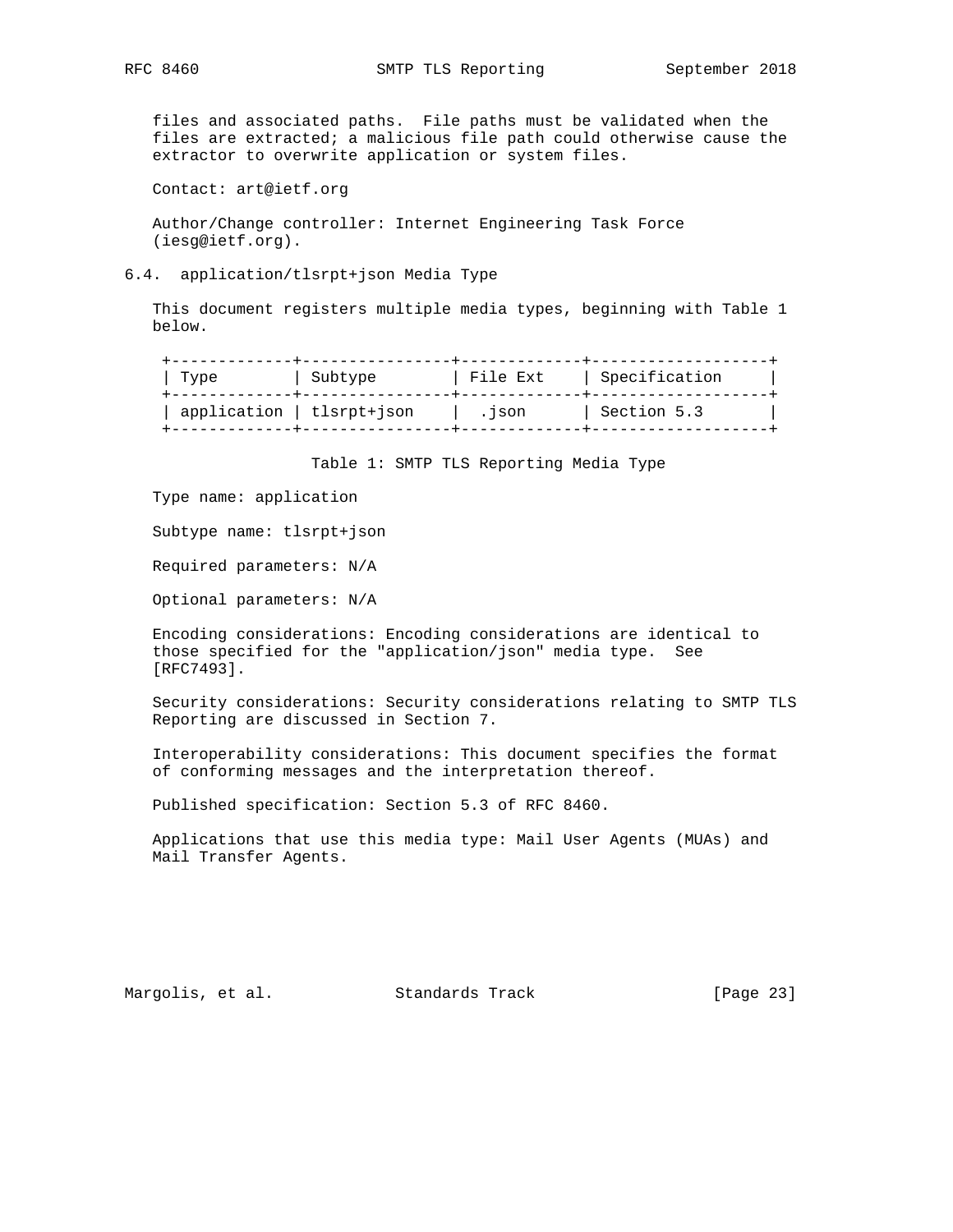Additional information: Deprecated alias names for this type: N/A Magic number(s): N/A File extension(s): ".json" Macintosh file type code(s): N/A Person & email address to contact for further information: See the Authors' Addresses section. Intended usage: COMMON Restrictions on usage: N/A Author: See the Authors' Addresses section.

Change controller: Internet Engineering Task Force (iesg@ietf.org).

6.5. application/tlsrpt+gzip Media Type

| Type                      | Subtype | File Ext | Specification |
|---------------------------|---------|----------|---------------|
| application   tlsrpt+gzip |         | .qz      | Section 5.3   |

Table 2: SMTP TLS Reporting Media Type

Type name: application

Subtype name: tlsrpt+gzip

Required parameters: N/A

Optional parameters: N/A

Encoding considerations: Binary

 Security considerations: Security considerations relating to SMTP TLS Reporting are discussed in Section 7. Security considerations related to gzip compression are discussed in RFC 6713.

 Interoperability considerations: This document specifies the format of conforming messages and the interpretation thereof.

Margolis, et al. Standards Track [Page 24]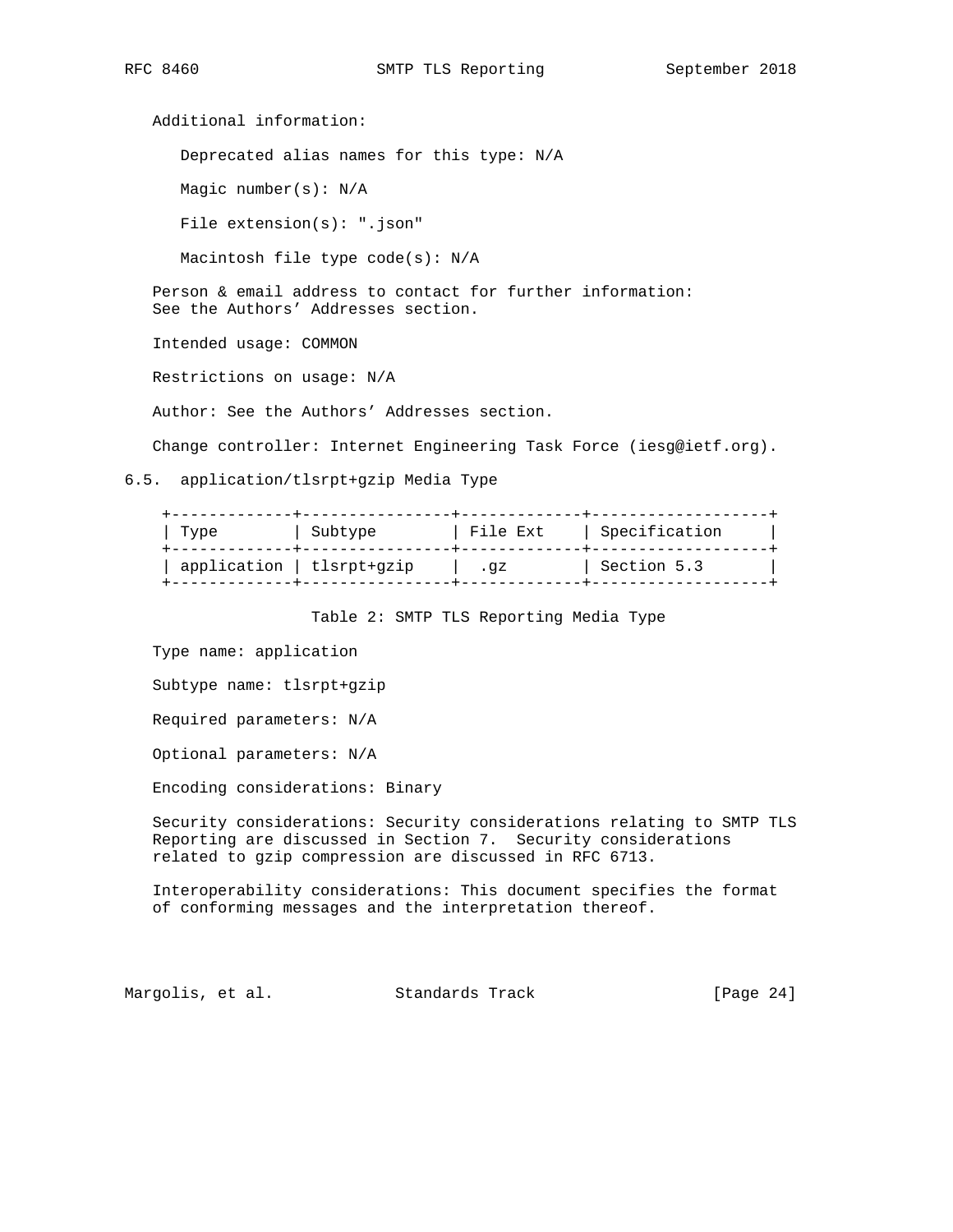Published specification: Section 5.3 of RFC 8460.

 Applications that use this media type: Mail User Agents (MUAs) and Mail Transfer Agents.

Additional information:

Deprecated alias names for this type: N/A

Magic number(s): The first two bytes are 0x1f, 0x8b.

File extension(s): ".gz"

Macintosh file type code(s): N/A

 Person & email address to contact for further information: See the Authors' Addresses section.

Intended usage: COMMON

Restrictions on usage: N/A

Author: See the Authors' Addresses section.

Change controller: Internet Engineering Task Force (iesg@ietf.org).

6.6. STARTTLS Validation Result Types

 This document creates a new registry, "STARTTLS Validation Result Types". The initial entries in the registry are:

| Result Type               | Description |
|---------------------------|-------------|
| starttls-not-supported    | Section 4.3 |
| certificate-host-mismatch | Section 4.3 |
| certificate-expired       | Section 4.3 |
| tlsa-invalid              | Section 4.3 |
| dnssec-invalid            | Section 4.3 |
| dane-required             | Section 4.3 |
| certificate-not-trusted   | Section 4.3 |
| sts-policy-invalid        | Section 4.3 |
| sts-webpki-invalid        | Section 4.3 |
| validation-failure        | Section 4.3 |
| sts-policy-fetch-error    | Section 4.3 |

Margolis, et al. Standards Track [Page 25]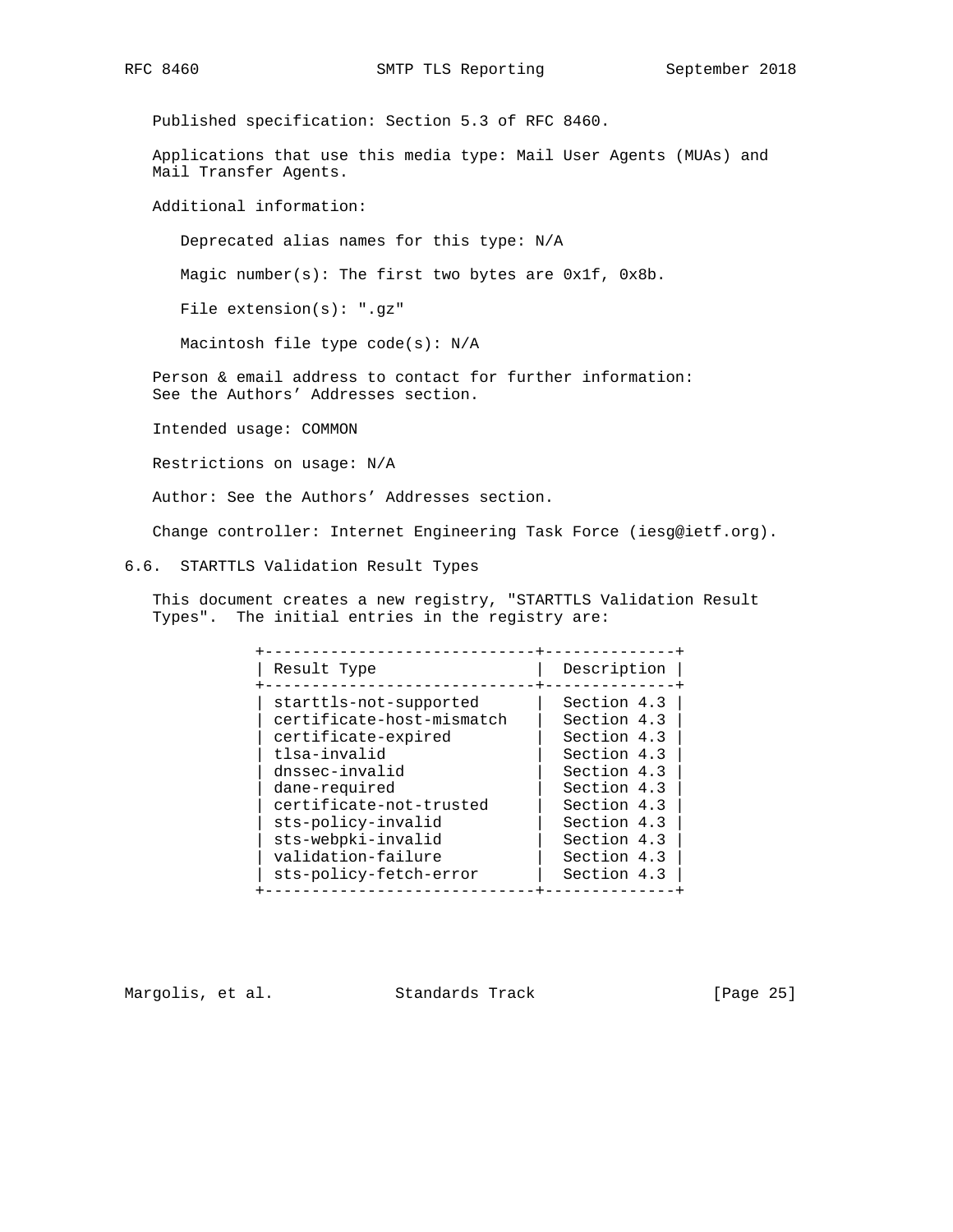The above entries are described in Section 4.3, "Result Types". New result types can be added to this registry using the "Expert Review" IANA registration policy.

7. Security Considerations

 SMTP TLS Reporting provides visibility into misconfigurations or attempts to intercept or tamper with mail between hosts who support STARTTLS. There are several security risks presented by the existence of this reporting channel:

- o Flooding of the Aggregate Report URI (rua) endpoint: An attacker could flood the endpoint with excessive reporting traffic and prevent the receiving domain from accepting additional reports. This type of Denial-of-Service attack would limit visibility into STARTTLS failures, leaving the receiving domain blind to an ongoing attack.
- o Untrusted content: An attacker could inject malicious code into the report, exploiting any vulnerabilities in the report-handling systems of the receiving domain. Implementers are advised to take precautions against evaluating the contents of the report.
- o Report snooping: An attacker could create a bogus TLSRPT record to receive statistics about a domain the attacker does not own. Since an attacker that is able to poison DNS is already able to receive counts of SMTP connections (and, absent DANE or MTA-STS policies, actual SMTP message payloads), this does not present a significant new vulnerability.
- o Ignoring HTTPS validation when submitting reports: When reporting benign misconfigurations, it is likely that a misconfigured SMTP server may also mean a misconfigured HTTPS server; as a result, reporters who require HTTPS validity on the reporting endpoint may fail to alert administrators about such misconfigurations. Conversely, in the event of an actual attack, an attacker who wishes to create a gap in reporting and could intercept HTTPS reports could, just as easily, simply thwart the resolution of the TLSRPT TXT record or establishment of the TCP session to the HTTPS endpoint. Furthermore, such a man-in-the-middle attacker could discover most or all of the metadata exposed in a report merely through passive observation. As a result, we consider the risks of failure to deliver reports on misconfigurations to outweigh those of attackers intercepting reports.

Margolis, et al. Standards Track [Page 26]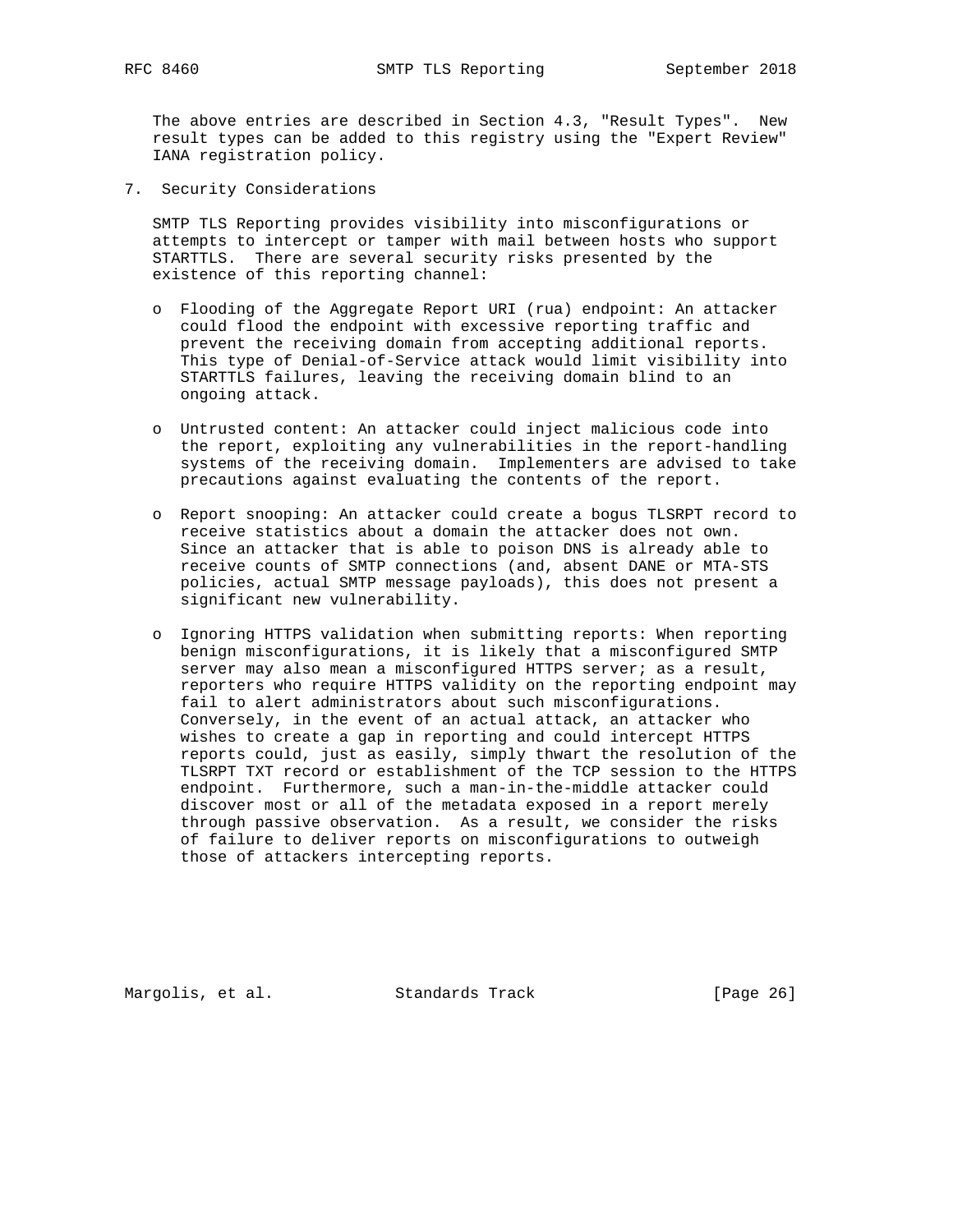o Reports as DDoS: TLSRPT allows specifying destinations for the reports that are outside the authority of the Policy Domain, which allows domains to delegate processing of reports to a partner organization. However, an attacker who controls the Policy Domain DNS could also use this mechanism to direct the reports to an unwitting victim, flooding that victim with excessive reports. DMARC [RFC7489] defines a solution for verifying delegation to avoid such attacks; the need for this is greater with DMARC, however, because DMARC allows an attacker to trigger reports to a target from an innocent third party by sending mail to that third party (which triggers a report from the third party to the target). In the case of TLSRPT, the attacker would have to induce the third party to send mail to the attacker in order to trigger reports from the third party to the victim; this reduces the risk of such an attack and the need for a verification mechanism.

 Finally, because TLSRPT is intended to help administrators discover man-in-the-middle attacks against transport-layer encryption, including attacks designed to thwart negotiation of encrypted connections (by downgrading opportunistic encryption or, in the case of MTA-STS, preventing discovery of a new MTA-STS Policy), we must also consider the risk that an adversary who can induce such a downgrade attack can also prevent discovery of the TLSRPT TXT record (and thus prevent discovery of the successful downgrade attack). Administrators are thus encouraged to deploy TLSRPT TXT records with a large TTL (reducing the window for successful application of transient attacks against DNS resolution of the record) or to deploy DNSSEC on the deploying zone.

8. Privacy Considerations

 MTAs are generally considered public knowledge; however, the internals of how those MTAs are configured and the users of those MTAs may not be as public. It should be noted that providing a receiving site with information about TLS failures may reveal information about the sender's configuration or even information about the senders themselves. For example, sending a report may disclose what TLS implementation the sender uses, as the inability to negotiate a session may be a known incompatibility between two implementations. This may, indirectly, leak information on the reporter's operating system or even region, if, for example, a rare TLS implementation is popular among certain users or in certain locations.

Margolis, et al. Standards Track [Page 27]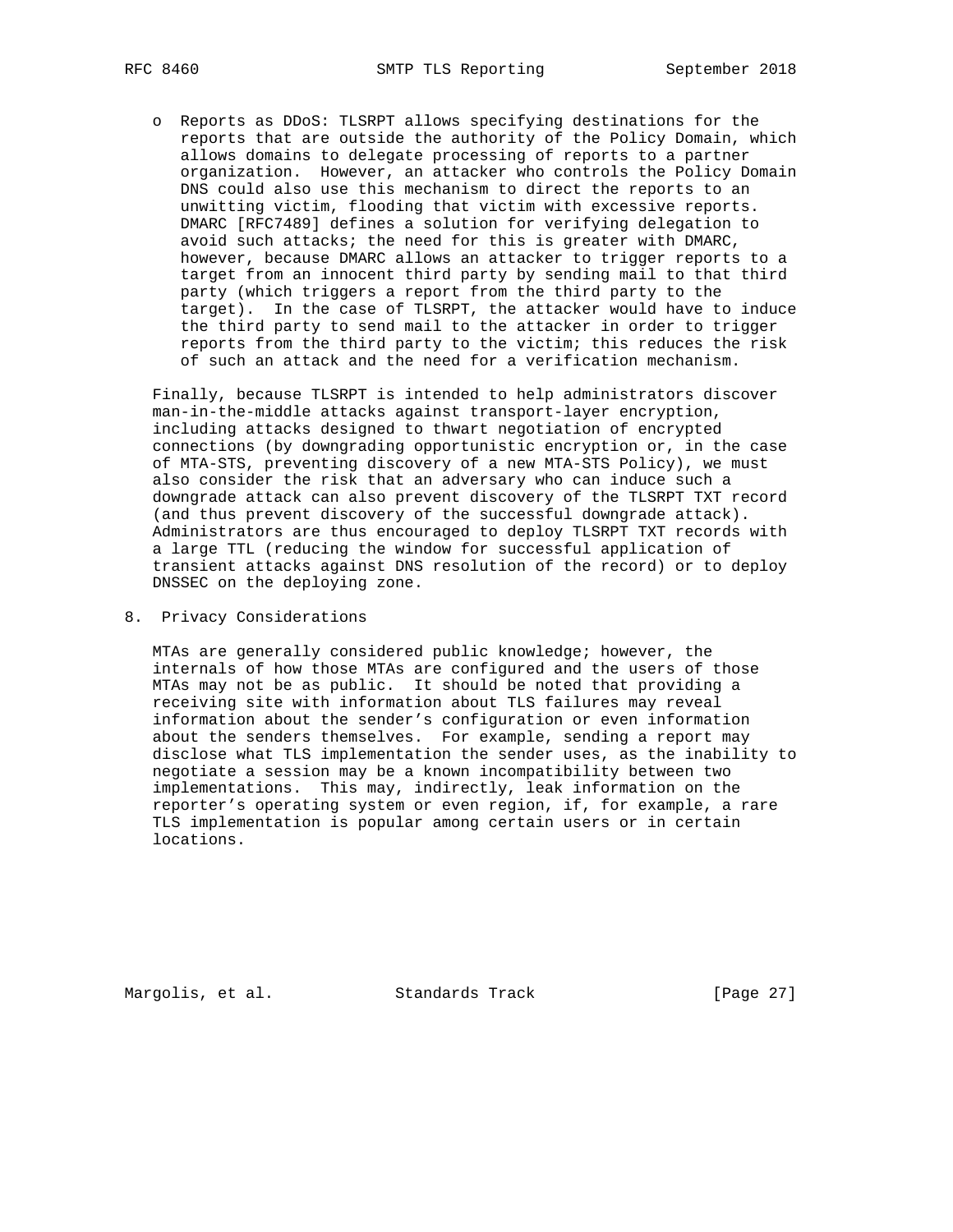## 9. References

- 9.1. Normative References
	- [RFC1952] Deutsch, P., "GZIP file format specification version 4.3", RFC 1952, DOI 10.17487/RFC1952, May 1996, <https://www.rfc-editor.org/info/rfc1952>.
	- [RFC2119] Bradner, S., "Key words for use in RFCs to Indicate Requirement Levels", BCP 14, RFC 2119, DOI 10.17487/RFC2119, March 1997, <https://www.rfc-editor.org/info/rfc2119>.
	- [RFC3339] Klyne, G. and C. Newman, "Date and Time on the Internet: Timestamps", RFC 3339, DOI 10.17487/RFC3339, July 2002, <https://www.rfc-editor.org/info/rfc3339>.
	- [RFC3492] Costello, A., "Punycode: A Bootstring encoding of Unicode for Internationalized Domain Names in Applications (IDNA)", RFC 3492, DOI 10.17487/RFC3492, March 2003, <https://www.rfc-editor.org/info/rfc3492>.
	- [RFC3986] Berners-Lee, T., Fielding, R., and L. Masinter, "Uniform Resource Identifier (URI): Generic Syntax", STD 66, RFC 3986, DOI 10.17487/RFC3986, January 2005, <https://www.rfc-editor.org/info/rfc3986>.
- [RFC5234] Crocker, D., Ed. and P. Overell, "Augmented BNF for Syntax Specifications: ABNF", STD 68, RFC 5234, DOI 10.17487/RFC5234, January 2008, <https://www.rfc-editor.org/info/rfc5234>.
	- [RFC5280] Cooper, D., Santesson, S., Farrell, S., Boeyen, S., Housley, R., and W. Polk, "Internet X.509 Public Key Infrastructure Certificate and Certificate Revocation List (CRL) Profile", RFC 5280, DOI 10.17487/RFC5280, May 2008, <https://www.rfc-editor.org/info/rfc5280>.
	- [RFC5321] Klensin, J., "Simple Mail Transfer Protocol", RFC 5321, DOI 10.17487/RFC5321, October 2008, <https://www.rfc-editor.org/info/rfc5321>.
	- [RFC5322] Resnick, P., Ed., "Internet Message Format", RFC 5322, DOI 10.17487/RFC5322, October 2008, <https://www.rfc-editor.org/info/rfc5322>.

Margolis, et al. Standards Track [Page 28]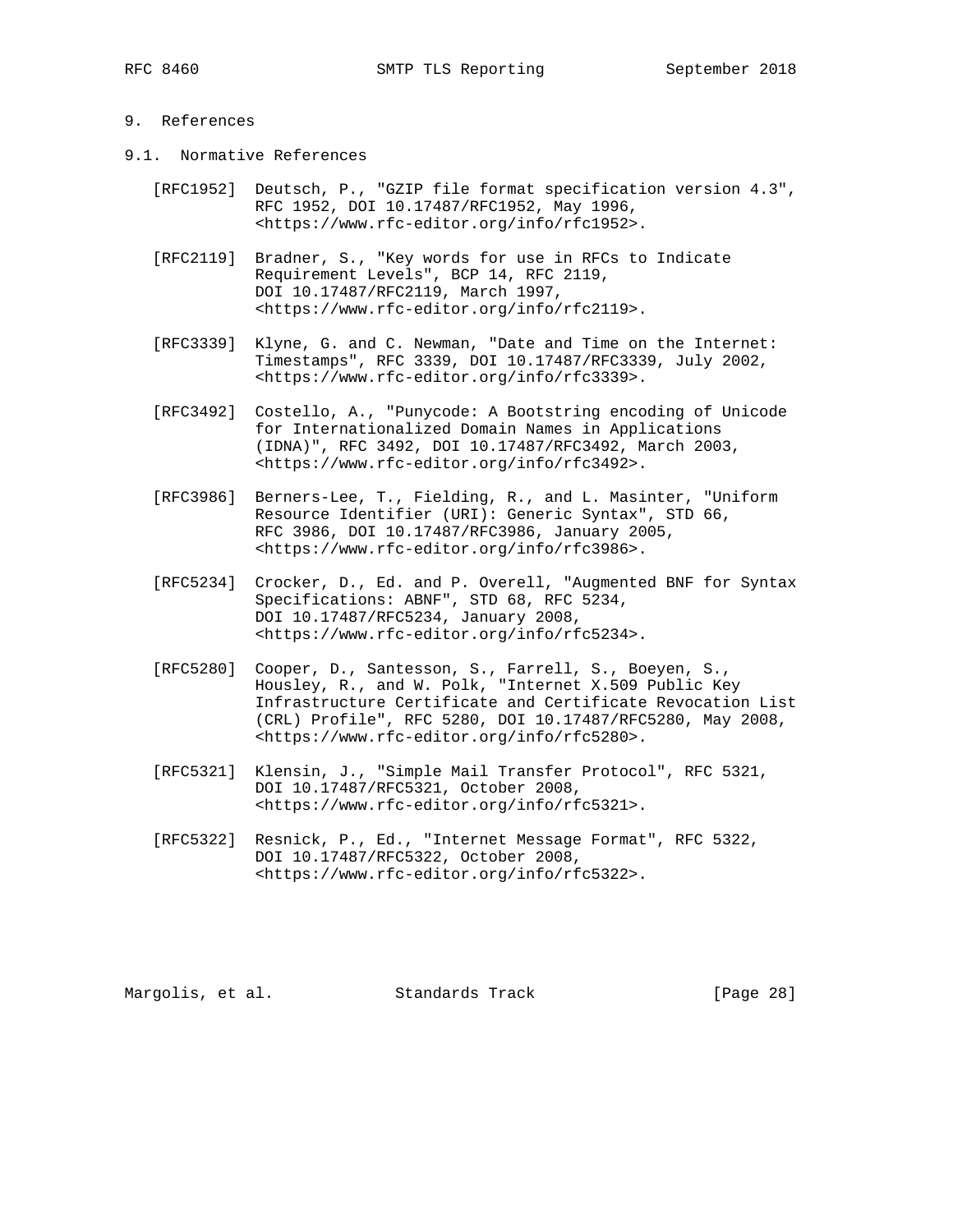- [RFC5891] Klensin, J., "Internationalized Domain Names in Applications (IDNA): Protocol", RFC 5891, DOI 10.17487/RFC5891, August 2010, <https://www.rfc-editor.org/info/rfc5891>.
- [RFC5952] Kawamura, S. and M. Kawashima, "A Recommendation for IPv6 Address Text Representation", RFC 5952, DOI 10.17487/RFC5952, August 2010, <https://www.rfc-editor.org/info/rfc5952>.
- [RFC6068] Duerst, M., Masinter, L., and J. Zawinski, "The 'mailto' URI Scheme", RFC 6068, DOI 10.17487/RFC6068, October 2010, <https://www.rfc-editor.org/info/rfc6068>.
- [RFC6376] Crocker, D., Ed., Hansen, T., Ed., and M. Kucherawy, Ed., "DomainKeys Identified Mail (DKIM) Signatures", STD 76, RFC 6376, DOI 10.17487/RFC6376, September 2011, <https://www.rfc-editor.org/info/rfc6376>.
- [RFC6522] Kucherawy, M., Ed., "The Multipart/Report Media Type for the Reporting of Mail System Administrative Messages", STD 73, RFC 6522, DOI 10.17487/RFC6522, January 2012, <https://www.rfc-editor.org/info/rfc6522>.
- [RFC6698] Hoffman, P. and J. Schlyter, "The DNS-Based Authentication of Named Entities (DANE) Transport Layer Security (TLS) Protocol: TLSA", RFC 6698, DOI 10.17487/RFC6698, August 2012, <https://www.rfc-editor.org/info/rfc6698>.
- [RFC6713] Levine, J., "The 'application/zlib' and 'application/gzip' Media Types", RFC 6713, DOI 10.17487/RFC6713, August 2012, <https://www.rfc-editor.org/info/rfc6713>.
- [RFC7208] Kitterman, S., "Sender Policy Framework (SPF) for Authorizing Use of Domains in Email, Version 1", RFC 7208, DOI 10.17487/RFC7208, April 2014, <https://www.rfc-editor.org/info/rfc7208>.
- [RFC7231] Fielding, R., Ed. and J. Reschke, Ed., "Hypertext Transfer Protocol (HTTP/1.1): Semantics and Content", RFC 7231, DOI 10.17487/RFC7231, June 2014, <https://www.rfc-editor.org/info/rfc7231>.
- [RFC7405] Kyzivat, P., "Case-Sensitive String Support in ABNF", RFC 7405, DOI 10.17487/RFC7405, December 2014, <https://www.rfc-editor.org/info/rfc7405>.

Margolis, et al. Standards Track [Page 29]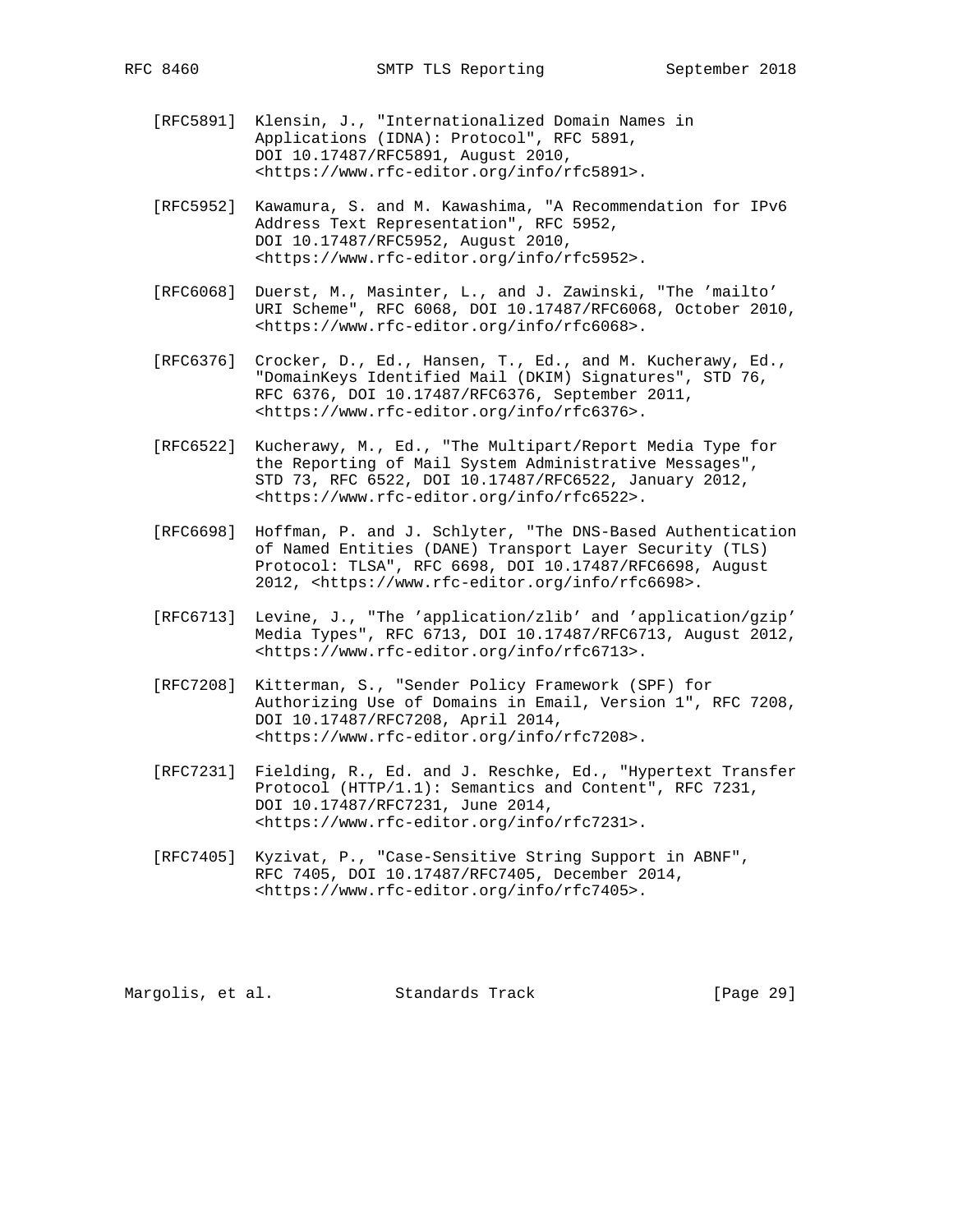- [RFC7493] Bray, T., Ed., "The I-JSON Message Format", RFC 7493, DOI 10.17487/RFC7493, March 2015, <https://www.rfc-editor.org/info/rfc7493>.
- [RFC7671] Dukhovni, V. and W. Hardaker, "The DNS-Based Authentication of Named Entities (DANE) Protocol: Updates and Operational Guidance", RFC 7671, DOI 10.17487/RFC7671, October 2015, <https://www.rfc-editor.org/info/rfc7671>.
- [RFC7672] Dukhovni, V. and W. Hardaker, "SMTP Security via Opportunistic DNS-Based Authentication of Named Entities (DANE) Transport Layer Security (TLS)", RFC 7672, DOI 10.17487/RFC7672, October 2015, <https://www.rfc-editor.org/info/rfc7672>.
- [RFC8174] Leiba, B., "Ambiguity of Uppercase vs Lowercase in RFC 2119 Key Words", BCP 14, RFC 8174, DOI 10.17487/RFC8174, May 2017, <https://www.rfc-editor.org/info/rfc8174>.
- [RFC8461] Margolis, D., Risher, M., Ramakrishnan, B., Brotman, A., and J. Jones, "SMTP MTA Strict Transport Security (MTA- STS)", RFC 8461, DOI 10.17487/RFC8461, September 2018, <https://www.rfc-editor.org/info/rfc8461>.
- 9.2. Informative References
	- [RFC3207] Hoffman, P., "SMTP Service Extension for Secure SMTP over Transport Layer Security", RFC 3207, DOI 10.17487/RFC3207, February 2002, <https://www.rfc-editor.org/info/rfc3207>.
	- [RFC3464] Moore, K. and G. Vaudreuil, "An Extensible Message Format for Delivery Status Notifications", RFC 3464, DOI 10.17487/RFC3464, January 2003, <https://www.rfc-editor.org/info/rfc3464>.
	- [RFC3501] Crispin, M., "INTERNET MESSAGE ACCESS PROTOCOL VERSION 4rev1", RFC 3501, DOI 10.17487/RFC3501, March 2003, <https://www.rfc-editor.org/info/rfc3501>.
	- [RFC3864] Klyne, G., Nottingham, M., and J. Mogul, "Registration Procedures for Message Header Fields", BCP 90, RFC 3864, DOI 10.17487/RFC3864, September 2004, <https://www.rfc-editor.org/info/rfc3864>.
	- [RFC6533] Hansen, T., Ed., Newman, C., and A. Melnikov, "Internationalized Delivery Status and Disposition Notifications", RFC 6533, DOI 10.17487/RFC6533, February 2012, <https://www.rfc-editor.org/info/rfc6533>.

Margolis, et al. Standards Track [Page 30]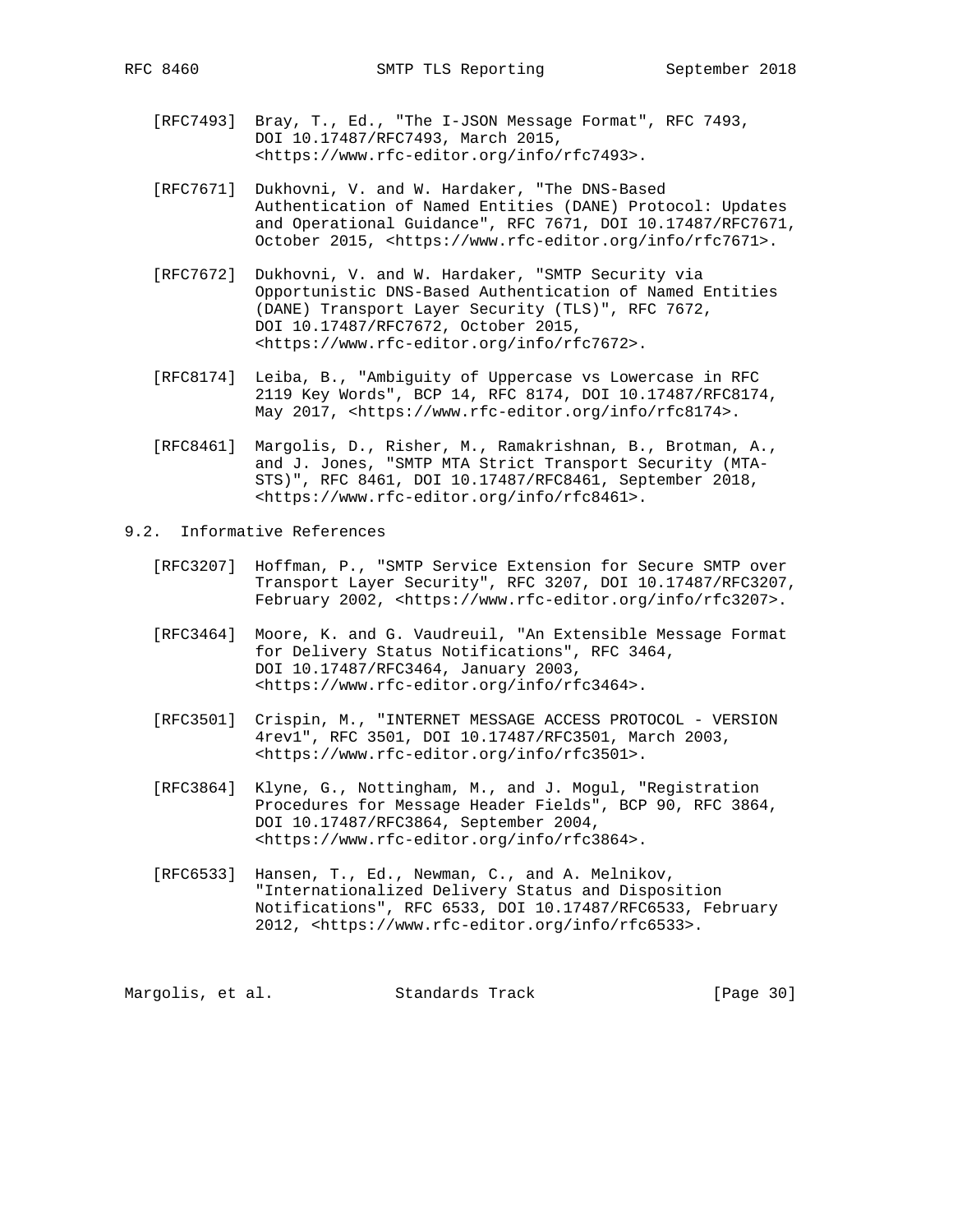- [RFC7435] Dukhovni, V., "Opportunistic Security: Some Protection Most of the Time", RFC 7435, DOI 10.17487/RFC7435, December 2014, <https://www.rfc-editor.org/info/rfc7435>.
- [RFC7469] Evans, C., Palmer, C., and R. Sleevi, "Public Key Pinning Extension for HTTP", RFC 7469, DOI 10.17487/RFC7469, April 2015, <https://www.rfc-editor.org/info/rfc7469>.
- [RFC7489] Kucherawy, M., Ed. and E. Zwicky, Ed., "Domain-based Message Authentication, Reporting, and Conformance (DMARC)", RFC 7489, DOI 10.17487/RFC7489, March 2015, <https://www.rfc-editor.org/info/rfc7489>.
- [RFC8098] Hansen, T., Ed. and A. Melnikov, Ed., "Message Disposition Notification", STD 85, RFC 8098, DOI 10.17487/RFC8098, February 2017, <https://www.rfc-editor.org/info/rfc8098>.
- [RFC8126] Cotton, M., Leiba, B., and T. Narten, "Guidelines for Writing an IANA Considerations Section in RFCs", BCP 26, RFC 8126, DOI 10.17487/RFC8126, June 2017, <https://www.rfc-editor.org/info/rfc8126>.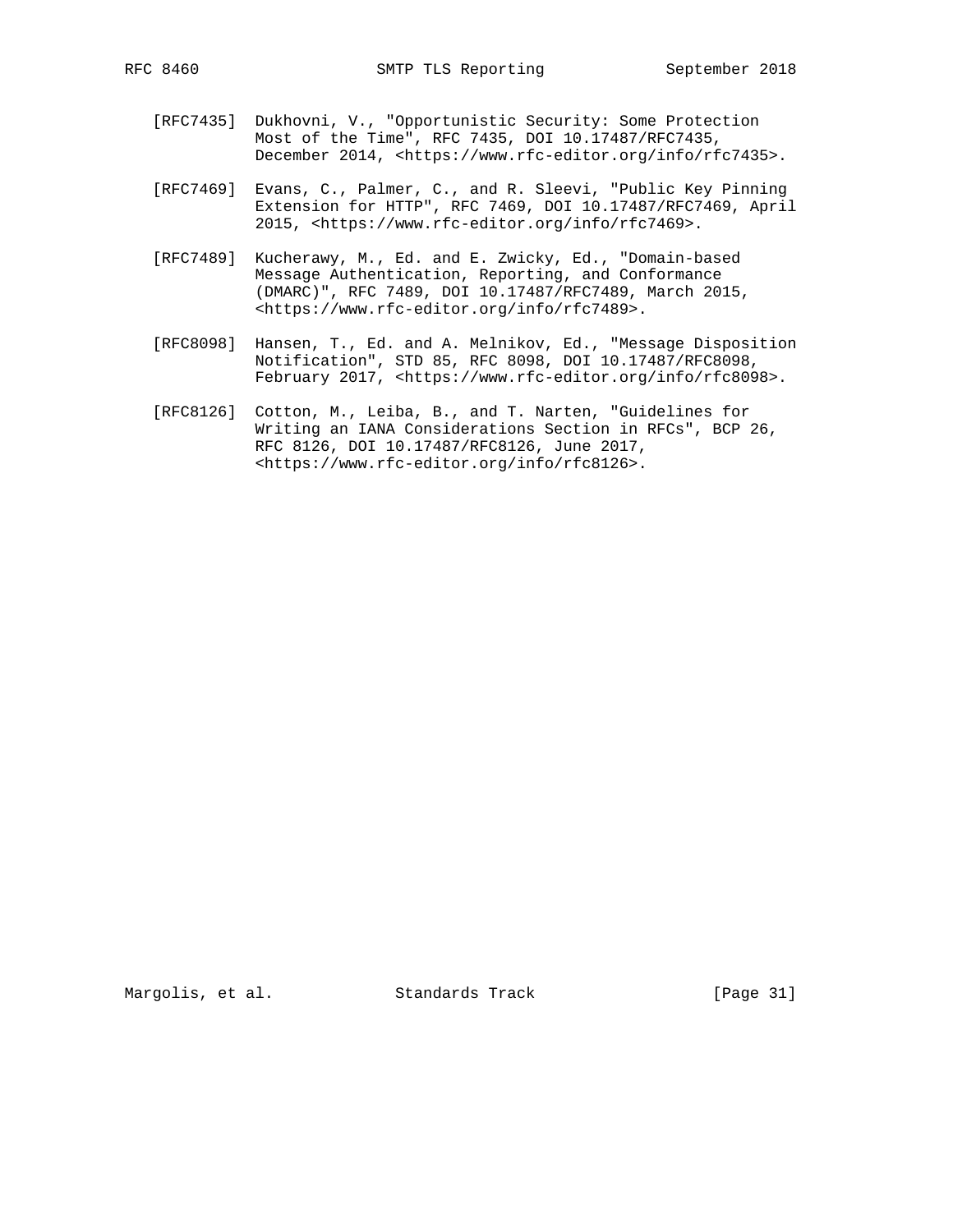{

Appendix A. Example Reporting Policy

A.1. Report Using MAILTO

 \_smtp.\_tls.mail.example.com. IN TXT \ "v=TLSRPTv1;rua=mailto:reports@example.com"

A.2. Report Using HTTPS

 \_smtp.\_tls.mail.example.com. IN TXT \ "v=TLSRPTv1;  $\setminus$ rua=https://reporting.example.com/v1/tlsrpt"

Appendix B. Example JSON Report

 Below is an example JSON report for messages from Company-X to Company-Y, where 100 sessions were attempted to Company-Y servers with an expired certificate, and 200 sessions were attempted to Company-Y servers that did not successfully respond to the "STARTTLS" command. Additionally, 3 sessions failed due to "X509\_V\_ERR\_PROXY\_PATH\_LENGTH\_EXCEEDED".

```
 "organization-name": "Company-X",
"date-range": {
 "start-datetime": "2016-04-01T00:00:00Z",
 "end-datetime": "2016-04-01T23:59:59Z"
},
"contact-info": "sts-reporting@company-x.example",
"report-id": "5065427c-23d3-47ca-b6e0-946ea0e8c4be",
"policies": [{
  "policy": {
    "policy-type": "sts",
    "policy-string": ["version: STSv1","mode: testing",
          "mx: *.mail.company-y.example","max_age: 86400"],
    "policy-domain": "company-y.example",
    "mx-host": "*.mail.company-y.example"
 },
  "summary": {
    "total-successful-session-count": 5326,
    "total-failure-session-count": 303
  },
  "failure-details": [{
   "result-type": "certificate-expired",
    "sending-mta-ip": "2001:db8:abcd:0012::1",
    "receiving-mx-hostname": "mx1.mail.company-y.example",
    "failed-session-count": 100
 }, {
```
Margolis, et al. Standards Track [Page 32]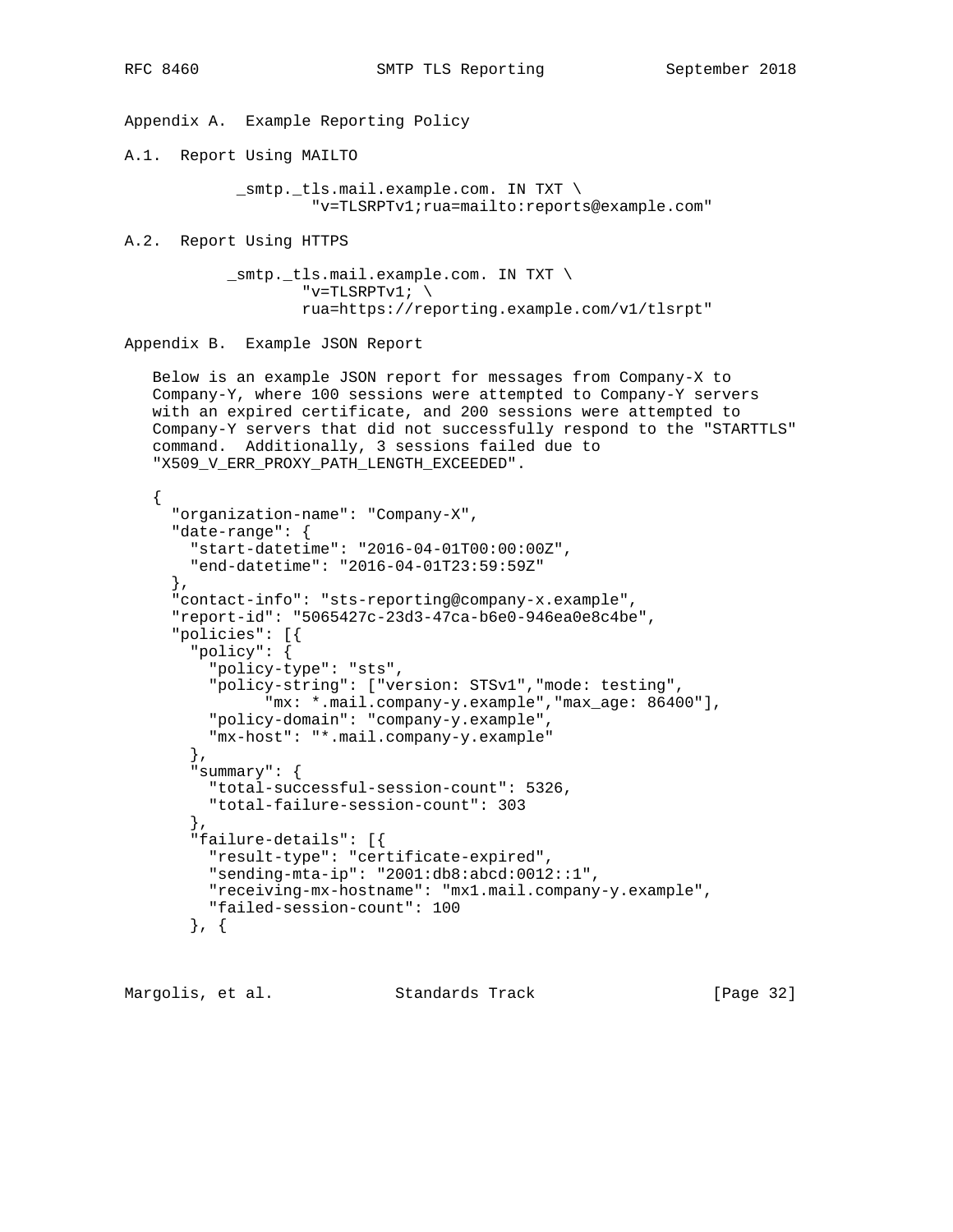```
 "result-type": "starttls-not-supported",
    "sending-mta-ip": "2001:db8:abcd:0013::1",
    "receiving-mx-hostname": "mx2.mail.company-y.example",
    "receiving-ip": "203.0.113.56",
    "failed-session-count": 200,
    "additional-information": "https://reports.company-x.example/
      report_info ? id = 5065427 c - 23 d3# StarttlsNotSupported "
  }, {
    "result-type": "validation-failure",
    "sending-mta-ip": "198.51.100.62",
    "receiving-ip": "203.0.113.58",
    "receiving-mx-hostname": "mx-backup.mail.company-y.example",
    "failed-session-count": 3,
    "failure-reason-code": "X509_V_ERR_PROXY_PATH_LENGTH_EXCEEDED"
  }]
}]
```
Margolis, et al. Standards Track [Page 33]

}